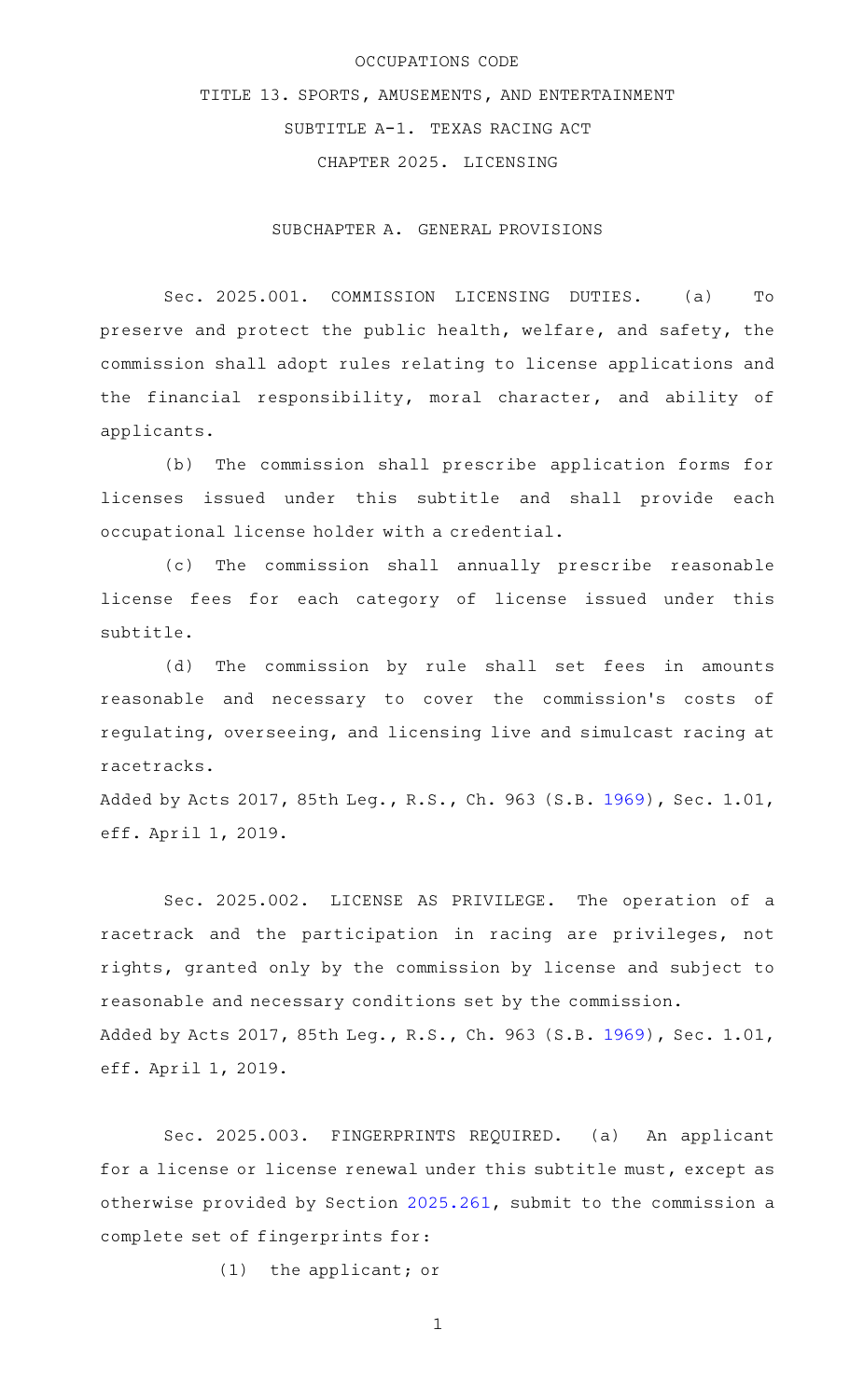$(2)$  if the applicant is not an individual, each officer or director of, and each person who owns at least a five percent interest in, the applicant.

(b) The Department of Public Safety may request any person owning any interest in an applicant for a racetrack license to submit a complete set of fingerprints.

(c) A peace officer of any state, or any district office of the commission, shall take the fingerprints of an applicant for a license or license renewal on forms approved and furnished by the Department of Public Safety and immediately deliver the forms to the commission.

(d) If a complete set of fingerprints is required by the commission, the commission shall, not later than the 10th business day after the date the commission receives the fingerprints, forward the fingerprints to the Department of Public Safety or the Federal Bureau of Investigation. If the fingerprints are forwarded to the Department of Public Safety, the department shall:

(1) classify the fingerprints and check the fingerprints against the department 's fingerprint files; and

(2) report to the commission the department's findings concerning the existence or lack of a criminal record of the applicant.

(e) The commission may not issue a racetrack license until the report under Subsection (d) is made to the commission. The commission may issue a temporary occupational license before the report is made to the commission.

Added by Acts 2017, 85th Leg., R.S., Ch. 963 (S.B. [1969](http://www.legis.state.tx.us/tlodocs/85R/billtext/html/SB01969F.HTM)), Sec. 1.01, eff. April 1, 2019.

## SUBCHAPTER B. RACETRACK LICENSE APPLICATION REQUIREMENTS

Sec. 2025.051. RACETRACK LICENSE REQUIRED; CRIMINAL PENALTY. A person may not conduct wagering on a horse or greyhound race meeting without first obtaining a racetrack license issued by the commission. A person who violates this section commits an offense.

Added by Acts 2017, 85th Leg., R.S., Ch. 963 (S.B. [1969](http://www.legis.state.tx.us/tlodocs/85R/billtext/html/SB01969F.HTM)), Sec. 1.01,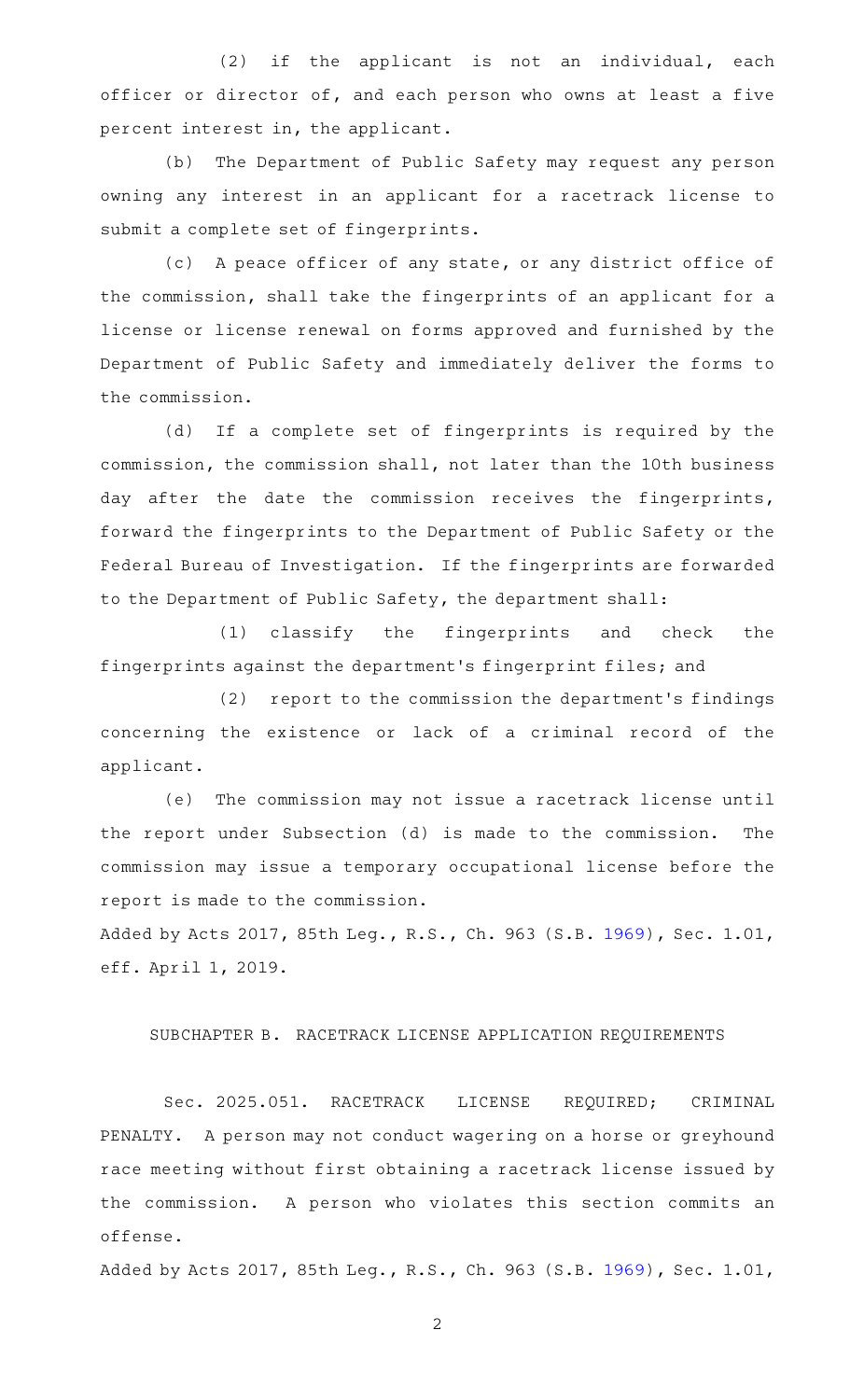Sec. 2025.052. APPLICATION. (a) The commission shall require each applicant for an original racetrack license to submit an application, on a form prescribed by the commission, containing the following information:

 $(1)$  if the applicant is an individual:

 $(A)$  the individual's full name;

 $(B)$  the individual's date of birth;

 $(C)$  the individual's physical description;

(D) the individual's current address and telephone number; and

(E) a statement by the individual disclosing any arrest or conviction for a felony or for a misdemeanor, except a misdemeanor under Subtitle C, Title 7, Transportation Code, or a similar misdemeanor traffic offense;

 $(2)$  if the applicant is a corporation:

 $(A)$  the state of incorporation;

(B) the names and addresses of the corporation's agents for service of process in this state;

(C) the name and address of each officer and director of the corporation;

(D) the name and address of each stockholder of the corporation;

(E) for each individual named under this subdivision, the information required by Subdivision (1); and

 $(F)$  identification of:

(i) any other beneficial owner of a share in the applicant that has absolute or contingent voting rights;

(ii) any other person who directly or indirectly exercises any participation in the applicant; and

(iii) any other ownership interest in the applicant that the applicant making its best effort is able to identify;

(3) if the applicant is an unincorporated business association:

(A) the name and address of each member of the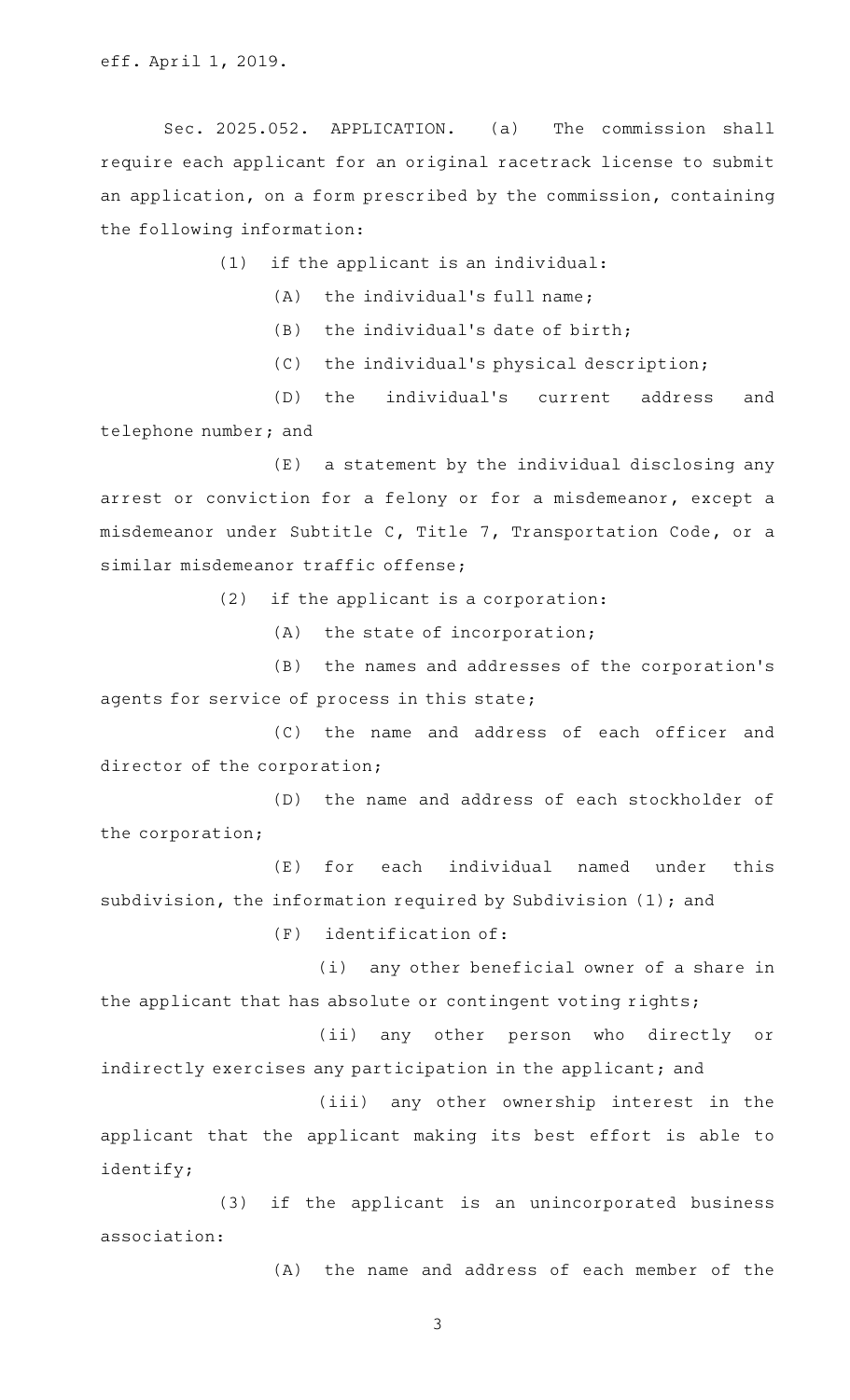association and, for each individual named under this subdivision, the information required by Subdivision (1); and

 $(B)$  identification of:

(i) any other person who exercises voting rights in the applicant or directly or indirectly exercises any participation in the applicant; and

(ii) any other ownership interest in the applicant that the applicant making its best effort is able to identify;

 $(4)$  the exact location at which a race meeting is to be conducted;

 $(5)$  if the racetrack is in existence, whether it is owned by the applicant and, if leased to the applicant:

(A) the name and address of the owner; and

(B) if the owner is a corporation or unincorporated business association, the name and address of each officer and director, any stockholder or member, and each agent for service of process in this state;

(6) if construction of the racetrack has not been initiated, whether it is to be owned by the applicant and, if it is to be leased to the applicant:

(A) the name and address of the prospective owner; and

(B) if the owner is a corporation or unincorporated business association, the information required by Subdivision (5)(B);

 $(7)$  identification of:

(A) any other beneficial owner of a share that has absolute or contingent voting rights in the owner or prospective owner of the racetrack;

(B) any other person that directly or indirectly exercises any participation in the owner or prospective owner; and

(C) all other ownership interest in the owner or prospective owner that the applicant making its best effort is able to identify;

(8) a detailed statement of the applicant's assets and liabilities;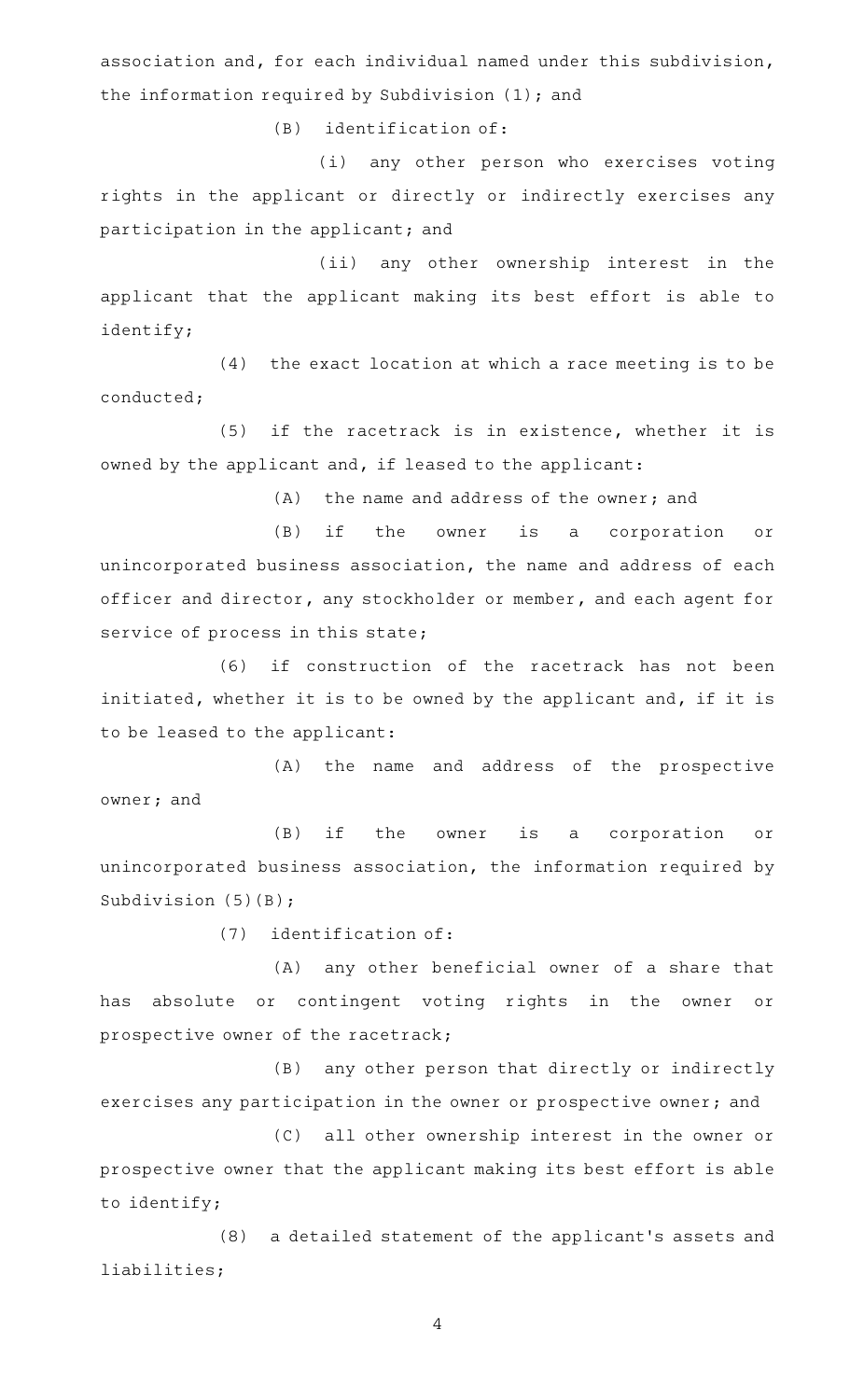(9) the type of racing to be conducted and the dates requested;

(10) proof of residency as required by Section [2025.201](http://www.statutes.legis.state.tx.us/GetStatute.aspx?Code=OC&Value=2025.201); and

 $(11)$  any other information required by the commission. (b) An application must be sworn to:

 $(1)$  by the applicant; or

 $(2)$  if the applicant is a corporation or association, by its chief executive officer.

(c) If the applicant is a nonprofit corporation, only directors and officers of the corporation must disclose the information required under Subsection (a)(2).

Added by Acts 2017, 85th Leg., R.S., Ch. 963 (S.B. [1969](http://www.legis.state.tx.us/tlodocs/85R/billtext/html/SB01969F.HTM)), Sec. 1.01, eff. April 1, 2019.

Sec. 2025.053. APPLICATION FEE. (a) The commission shall require each applicant for an original racetrack license to pay the required application fee. The fee must accompany the application and be paid in the form of a cashier 's check or certified check.

(b) The commission shall set application fees in amounts reasonable and necessary to cover the costs of administering this subtitle. The commission by rule shall establish a schedule of application fees for the various types and classifications of racetracks using minimum application fees. The minimum application fee:

 $(1)$  for a horse racetrack is:

- $(A)$  \$15,000 for a class 1 racetrack;
- (B)  $$7,500$  for a class 2 racetrack;
- $(C)$  \$2,500 for a class 3 racetrack; and
- (D) \$1,500 for a class 4 racetrack; and
- (2) for a greyhound racetrack is  $$20,000$ .

(c) Notwithstanding this section, if a licensed racetrack petitions for a higher racetrack classification, the commission shall impose fees equal to the difference between the fees previously paid and the fees required for the higher classification.

Added by Acts 2017, 85th Leg., R.S., Ch. 963 (S.B. [1969](http://www.legis.state.tx.us/tlodocs/85R/billtext/html/SB01969F.HTM)), Sec. 1.01,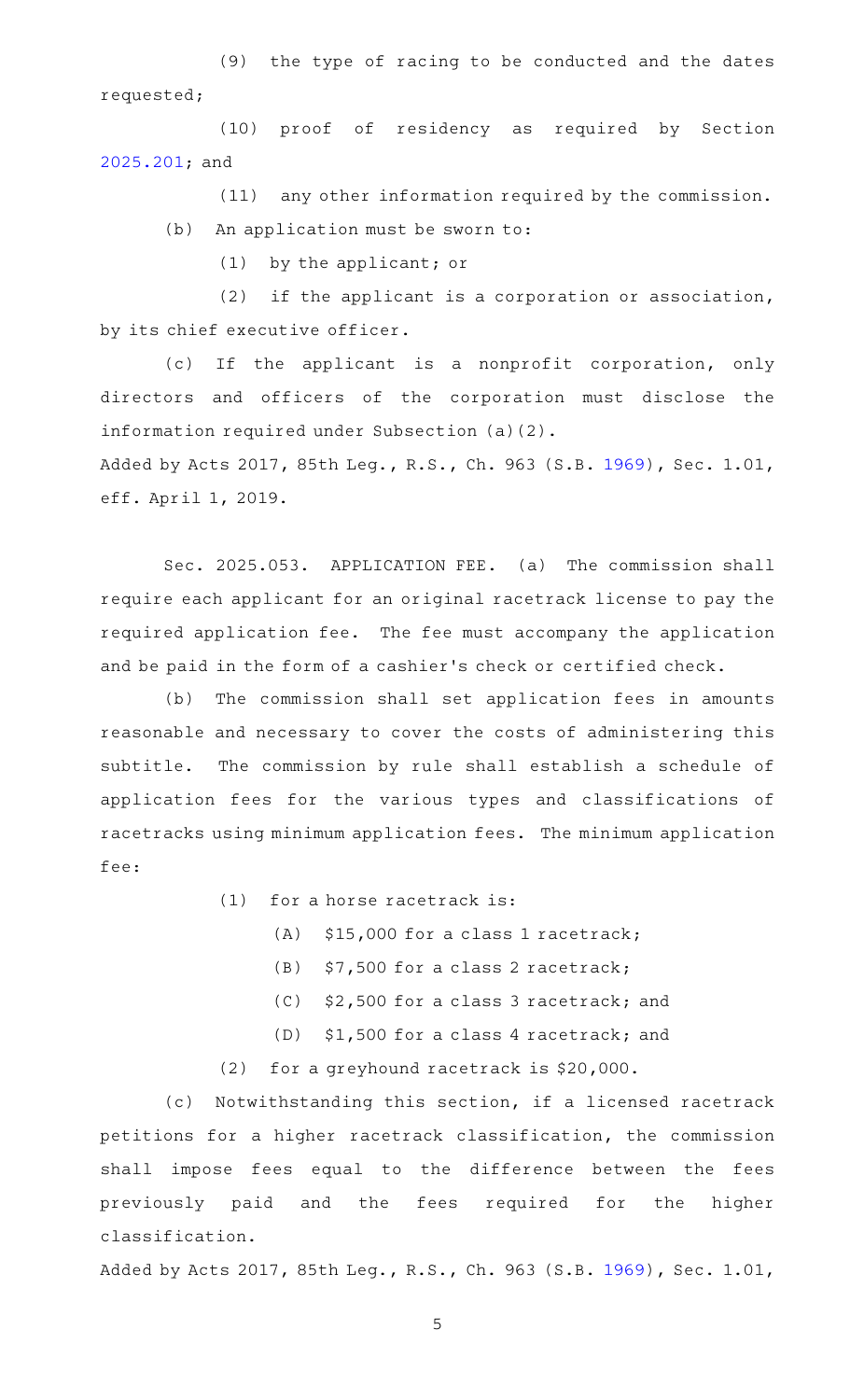Sec. 2025.054. MANAGEMENT, CONCESSION, AND TOTALISATOR CONTRACTS. (a) The commission shall require each applicant for an original racetrack license to submit with the application for inspection and review by the commission a copy of each management, concession, and totalisator contract associated with the proposed license at the proposed location in which the applicant has an interest.

(b) An applicant or license holder shall advise the commission of any change in any management, concession, or totalisator contract.

(c) The criminal history record information, fingerprint, and other information required of a license applicant under Sections [2023.057,](http://www.statutes.legis.state.tx.us/GetStatute.aspx?Code=OC&Value=2023.057) [2025.003,](http://www.statutes.legis.state.tx.us/GetStatute.aspx?Code=OC&Value=2025.003) and [2025.052](http://www.statutes.legis.state.tx.us/GetStatute.aspx?Code=OC&Value=2025.052)(a)(1)-(3) are required of proposed totalisator firms, concessionaires, and managers and management firms.

Added by Acts 2017, 85th Leg., R.S., Ch. 963 (S.B. [1969](http://www.legis.state.tx.us/tlodocs/85R/billtext/html/SB01969F.HTM)), Sec. 1.01, eff. April 1, 2019.

Sec. 2025.055. CONFIDENTIALITY OF APPLICATION DOCUMENTS. Documents submitted to the commission under Sections 2025.051-2025.054 by an applicant are subject to discovery in a suit brought under this subtitle but are not public records and are not subject to Chapter [552](http://www.statutes.legis.state.tx.us/GetStatute.aspx?Code=GV&Value=552), Government Code. Added by Acts 2017, 85th Leg., R.S., Ch. 963 (S.B. [1969](http://www.legis.state.tx.us/tlodocs/85R/billtext/html/SB01969F.HTM)), Sec. 1.01, eff. April 1, 2019.

Sec. 2025.056. BACKGROUND CHECK. (a) The commission shall require a complete personal, financial, and business background check of the applicant or of any person who owns an interest in or exercises control over an applicant for a racetrack license, including the partners, stockholders, concessionaires, management personnel, management firms, and creditors.

(b) The commission shall refuse to issue or renew a license if, in the commission's sole discretion, the background checks reveal anything that may be detrimental to the public interest or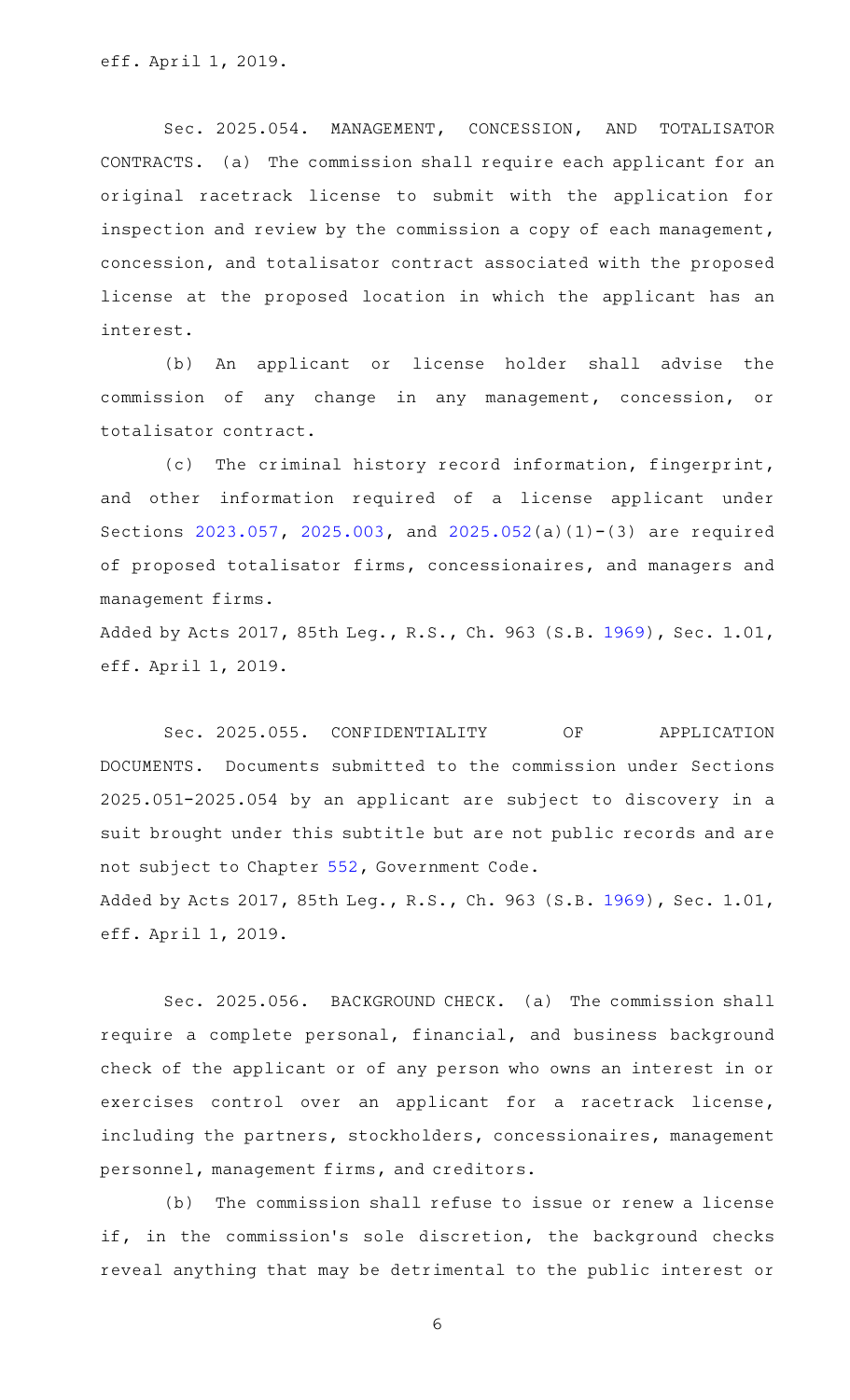the racing industry.

(c) The commission may not hold a hearing on the application, or any part of the application, of a racetrack license applicant before the 14th day after the date the completed background check of the applicant has been on file with the commission.

Added by Acts 2017, 85th Leg., R.S., Ch. 963 (S.B. [1969](http://www.legis.state.tx.us/tlodocs/85R/billtext/html/SB01969F.HTM)), Sec. 1.01, eff. April 1, 2019.

Sec. 2025.057. BOND. (a) The commission may, at any time, require a holder of or applicant for a racetrack license to post security in an amount reasonably necessary, as provided by commission rule, to adequately ensure the license holder 's or applicant 's compliance with substantive requirements of this subtitle and commission rules.

(b) The following are acceptable as security for purposes of this section:

 $(1)$  cash;

(2) a cashier's check;

 $(3)$  a surety bond;

 $(4)$  an irrevocable bank letter of credit;

(5) a United States Treasury bond that is readily convertible to cash; or

(6) an irrevocable assignment of a federally insured deposit in a bank, savings and loan institution, or credit union.

(c) The security described by Subsection (b) must be:

(1) conditioned on compliance with this subtitle and commission rules adopted under this subtitle; and

(2) returned after satisfying the conditions of the security.

Added by Acts 2017, 85th Leg., R.S., Ch. 963 (S.B. [1969](http://www.legis.state.tx.us/tlodocs/85R/billtext/html/SB01969F.HTM)), Sec. 1.01, eff. April 1, 2019.

Sec. 2025.058. NOTIFICATION OF COMPLETED APPLICATION. When all requirements for the applicant's licensure described in this chapter have been satisfied, the commission shall notify the applicant that the application is complete.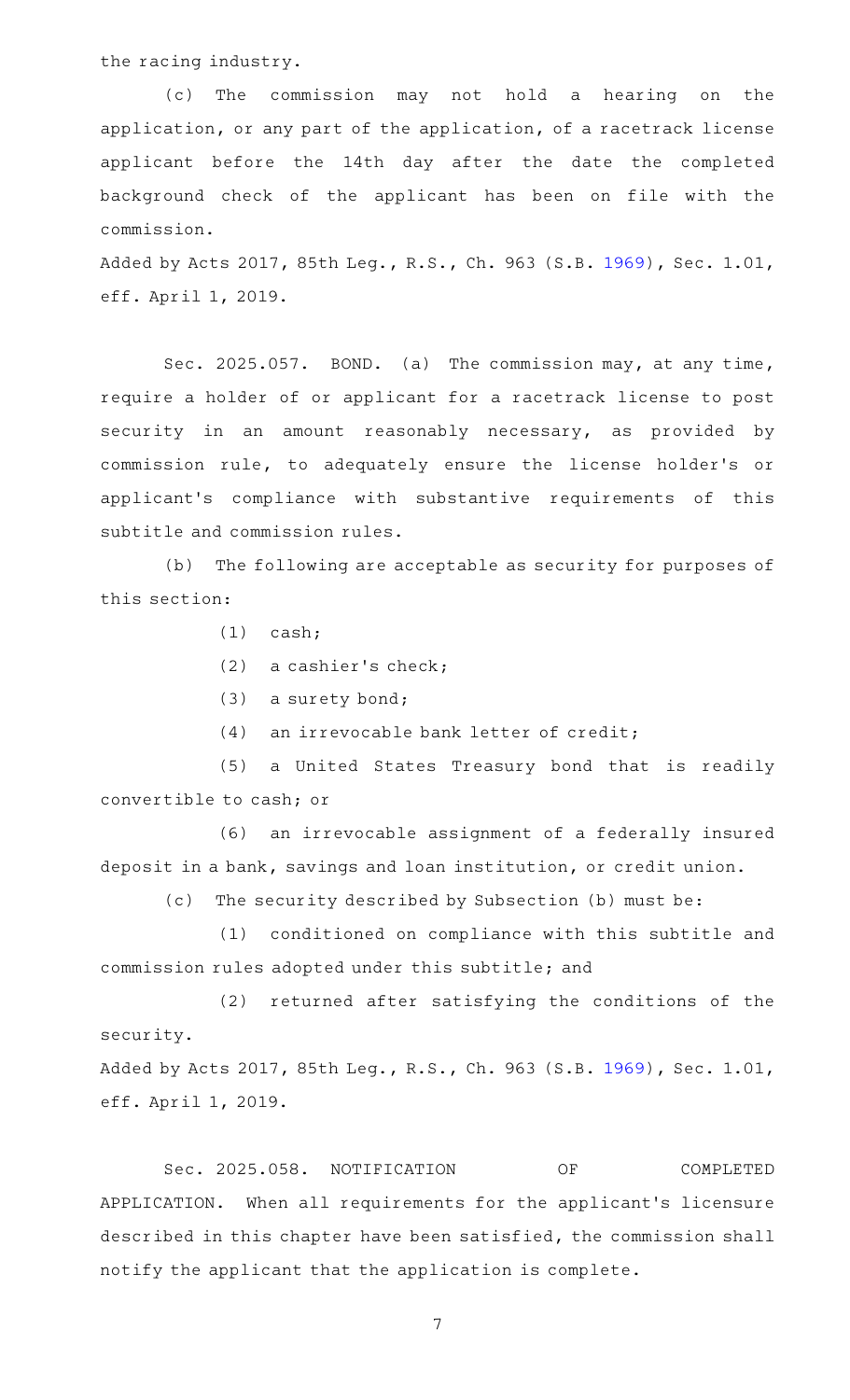Added by Acts 2017, 85th Leg., R.S., Ch. 963 (S.B. [1969](http://www.legis.state.tx.us/tlodocs/85R/billtext/html/SB01969F.HTM)), Sec. 1.01, eff. April 1, 2019.

## SUBCHAPTER C. RACETRACK LICENSE ISSUANCE AND RENEWAL

Sec. 2025.101. LICENSE ELIGIBILITY REQUIREMENTS AND LIMITATIONS. (a) The burden of proof is on the applicant for an original racetrack license to show compliance with this subtitle and commission rules. An applicant who does not show the necessary compliance is not eligible for a license under this chapter.

(b) In considering an application for a horse racetrack license under this chapter, the commission shall give additional weight to evidence concerning an applicant who has experience operating a horse racetrack licensed under this subtitle.

(c) The commission may not issue a license to operate a class 1 or class 2 racetrack or a greyhound racetrack to a corporation unless:

(1) the corporation is incorporated under the laws of this state; and

 $(2)$  a majority of any of its corporate stock is owned at all times by individuals who meet the residency qualifications prescribed by Section [2025.201](http://www.statutes.legis.state.tx.us/GetStatute.aspx?Code=OC&Value=2025.201) for individual applicants.

(d) The majority ownership of a partnership, firm, or association applying for or holding a license must be held by citizens who meet the residency qualifications enumerated in Section [2025.201](http://www.statutes.legis.state.tx.us/GetStatute.aspx?Code=OC&Value=2025.201) for individual applicants. A corporation that holds a license to operate a racetrack under this subtitle and that violates this subsection is subject to forfeiture of its charter. The attorney general, on receipt of information relating to the violation, shall file suit in a district court of Travis County for cancellation of the charter and revocation of the license issued under this subtitle.

(e) Subsections (c) and (d) and Section  $2025.201(a)(12)$  $2025.201(a)(12)$  do not apply to an applicant for or the holder of a racetrack license if the applicant, the license holder, or the license holder's parent company is a publicly traded company.

(f) The commission may condition the issuance of a license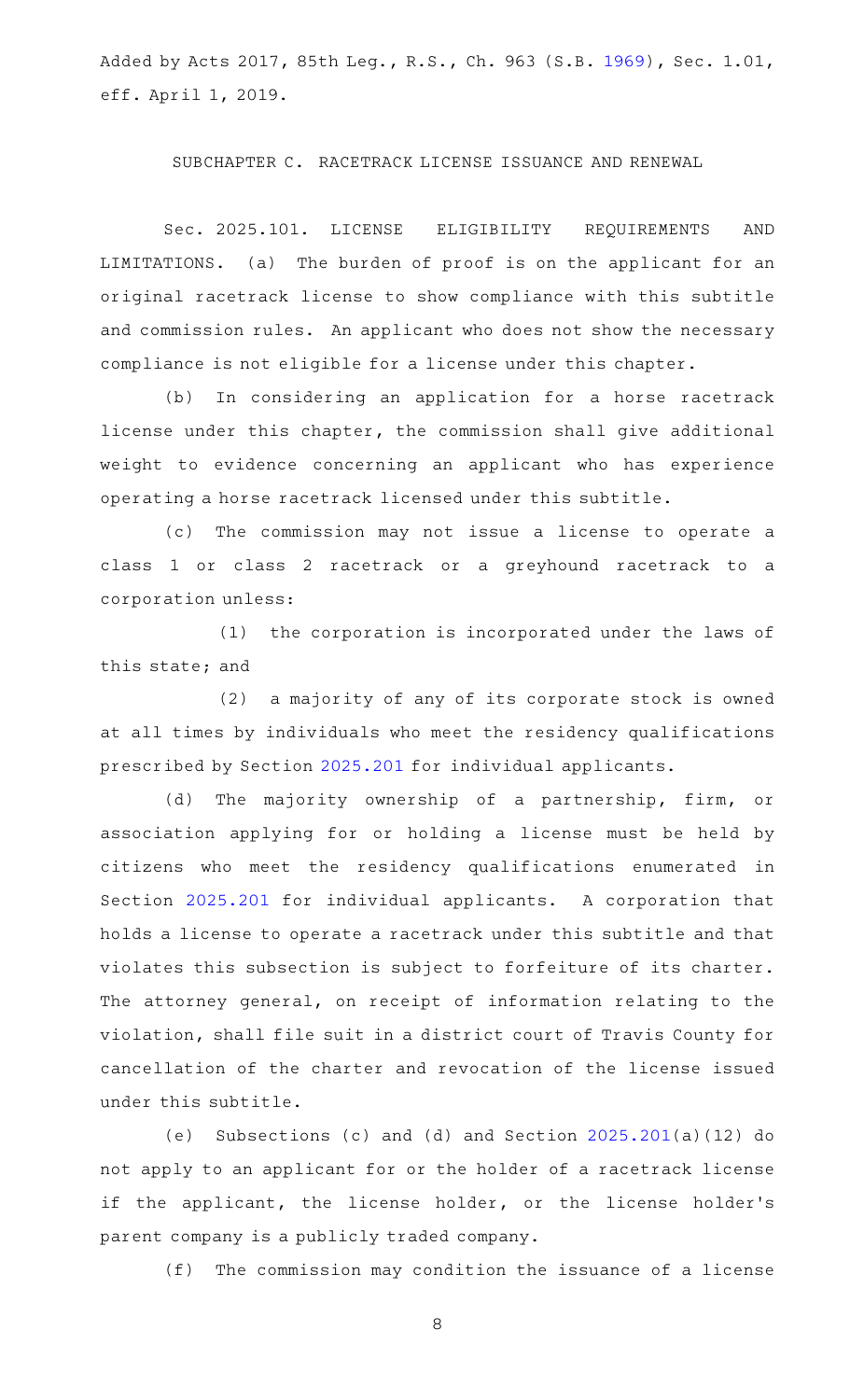under this chapter on the observance of commission rules. The commission may amend the rules at any time and may condition the continued holding of the license on compliance with the rules as amended.

(g) A person may not own more than a five percent interest in more than three racetracks licensed under this subtitle.

(h) Notwithstanding any other law, a person who owns an interest in two or more racetracks licensed under this subtitle and who also owns an interest in a license issued under Subtitle B, Title 3, Alcoholic Beverage Code, may own an interest in the premises of another holder of a license or permit under Title 3, Alcoholic Beverage Code, if the premises of that other license or permit holder are part of the premises of a racetrack licensed under this subtitle.

Added by Acts 2017, 85th Leg., R.S., Ch. 963 (S.B. [1969](http://www.legis.state.tx.us/tlodocs/85R/billtext/html/SB01969F.HTM)), Sec. 1.01, eff. April 1, 2019.

Sec. 2025.102. QUALIFICATIONS FOR ISSUANCE OF RACETRACK LICENSE. (a) The commission may issue a racetrack license to a qualified person if the commission:

(1) determines that the conduct of race meetings at the proposed racetrack and location:

- $(A)$  will be in the public interest;
- (B) complies with all zoning laws; and
- (C) complies with this subtitle and commission rules; and

(2) determines by clear and convincing evidence that the applicant will comply with all criminal laws of this state.

(b) In determining whether to grant or deny an application for any class of racetrack license, the commission may consider:

 $(1)$  the applicant's financial stability;

(2) the applicant's resources for supplementing the purses for races for various breeds;

(3) the location of the proposed racetrack;

 $(4)$  the effect of the proposed racetrack on traffic flow;

(5) facilities for patrons and occupational license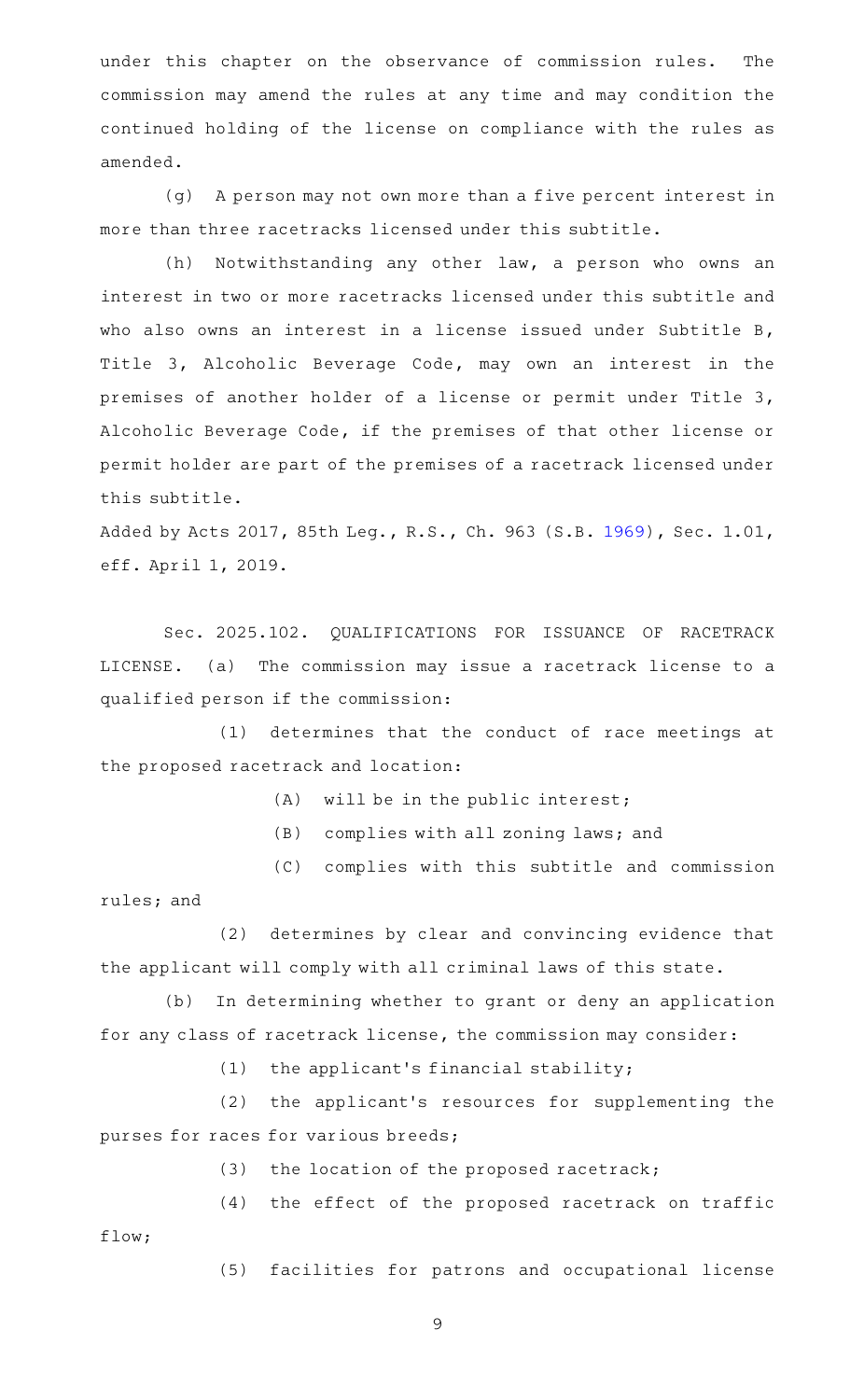holders;

 $(6)$  facilities for race animals;

(7) availability to the racetrack of support services and emergency services;

 $(8)$  the experience of the applicant's employees;

(9) the potential for conflict with other licensed race meetings;

(10) the anticipated effect of the race meeting on the horse or greyhound breeding industry in this state; and

(11) the anticipated effect of the race meeting on the state and local economy from tourism, increased employment, and other sources.

(c) The commission shall make a determination on a pending application not later than the 120th day after the date the commission provides the notice required under Section [2025.058](http://www.statutes.legis.state.tx.us/GetStatute.aspx?Code=OC&Value=2025.058). Added by Acts 2017, 85th Leg., R.S., Ch. 963 (S.B. [1969](http://www.legis.state.tx.us/tlodocs/85R/billtext/html/SB01969F.HTM)), Sec. 1.01, eff. April 1, 2019.

Sec. 2025.103. ISSUANCE OF TEMPORARY LICENSE. (a) After a racetrack association has been granted a license to operate a racetrack and before the completion of construction at the designated place for which the license was issued, the commission may, on application by the racetrack association, issue a temporary license that authorizes the racetrack association to conduct races at a location in the same county until the earlier of:

(1) the second anniversary of the date of issuance of the temporary license; or

(2) the completion of the permanent facility.

(b) An applicant for a temporary license must pay the application fees and post the bonds required of other license holders before the issuance of a temporary license.

(c) The commission may set conditions and standards for issuance of a temporary license and allocation of appropriate race days.

(d) The commission may not issue a new temporary license or an extension of a temporary license to a person or to an individual belonging to a corporation or association that has been granted a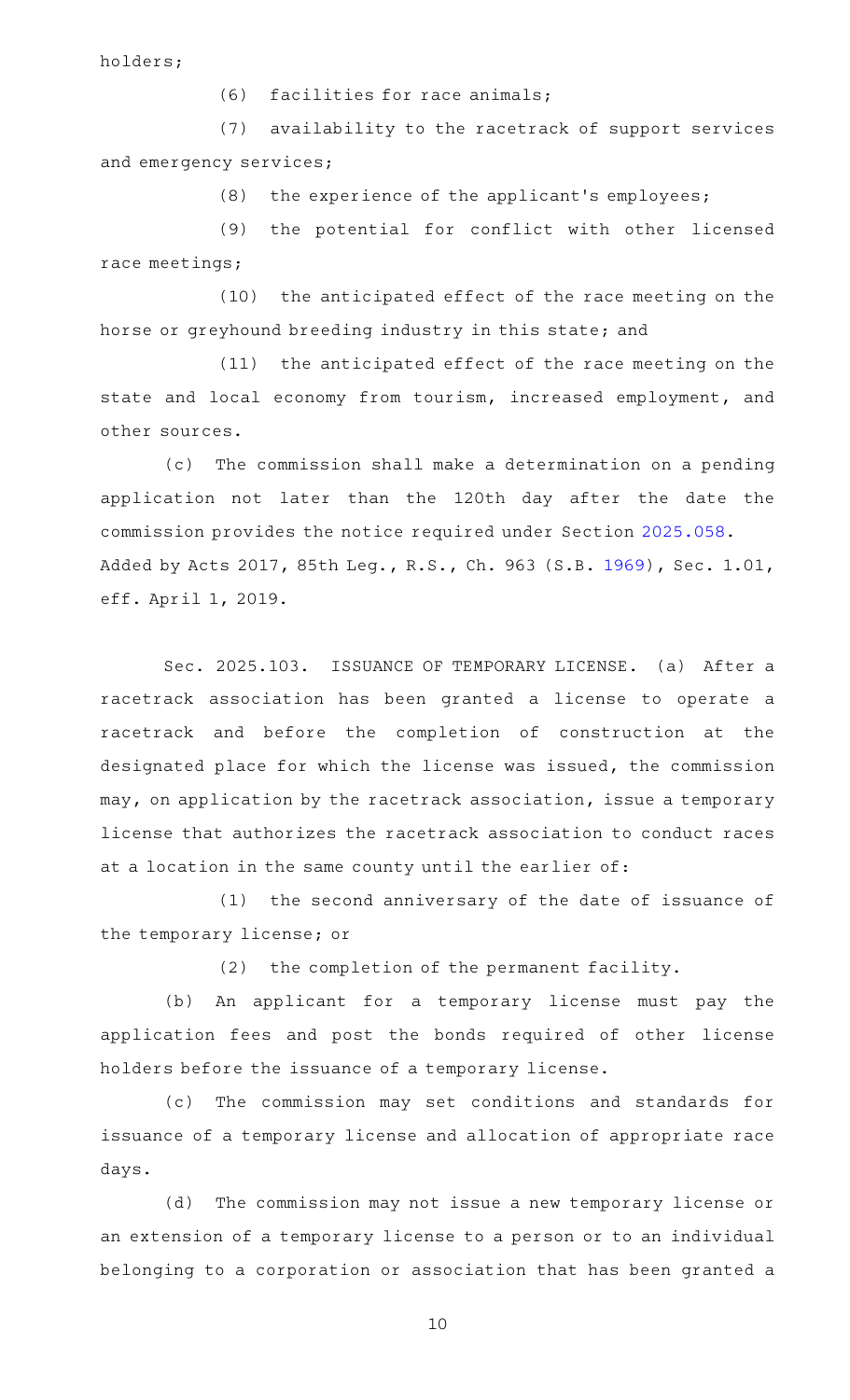temporary license after the temporary license has expired. Added by Acts 2017, 85th Leg., R.S., Ch. 963 (S.B. [1969](http://www.legis.state.tx.us/tlodocs/85R/billtext/html/SB01969F.HTM)), Sec. 1.01, eff. April 1, 2019.

Sec. 2025.104. DESIGNATION OF RACETRACK LICENSE AS ACTIVE OR INACTIVE. (a) The commission shall designate each racetrack license as an active license or an inactive license. The commission may change the designation of a racetrack license as appropriate.

(b) The commission shall designate a racetrack license as an active license if the license holder:

(1) holds live racing events at the racetrack; or

(2) makes good faith efforts to conduct live racing.

(c) The commission by rule shall provide guidance on actions that constitute, for purposes of this subtitle, good faith efforts to conduct live racing.

(d) Before the first anniversary of the date a new racetrack license is issued, the commission shall conduct an evaluation of the license to determine whether the license is an active or inactive license.

(e) An active license is effective until the license is designated as an inactive license or is surrendered, suspended, or revoked under this subtitle.

Added by Acts 2017, 85th Leg., R.S., Ch. 963 (S.B. [1969](http://www.legis.state.tx.us/tlodocs/85R/billtext/html/SB01969F.HTM)), Sec. 1.01, eff. April 1, 2019.

Sec. 2025.105. RENEWAL OF INACTIVE RACETRACK LICENSE; FEES. (a) The commission by rule shall establish an annual renewal process for inactive licenses and may require the license holder to provide any information required for an original license application under this subtitle. An inactive license holder must complete the annual renewal process established under this section until the commission:

 $(1)$  designates the license as an active license; or

 $(2)$  refuses to renew the license.

(b) In determining whether to renew an inactive license, the commission shall consider:

 $(1)$  the inactive license holder's: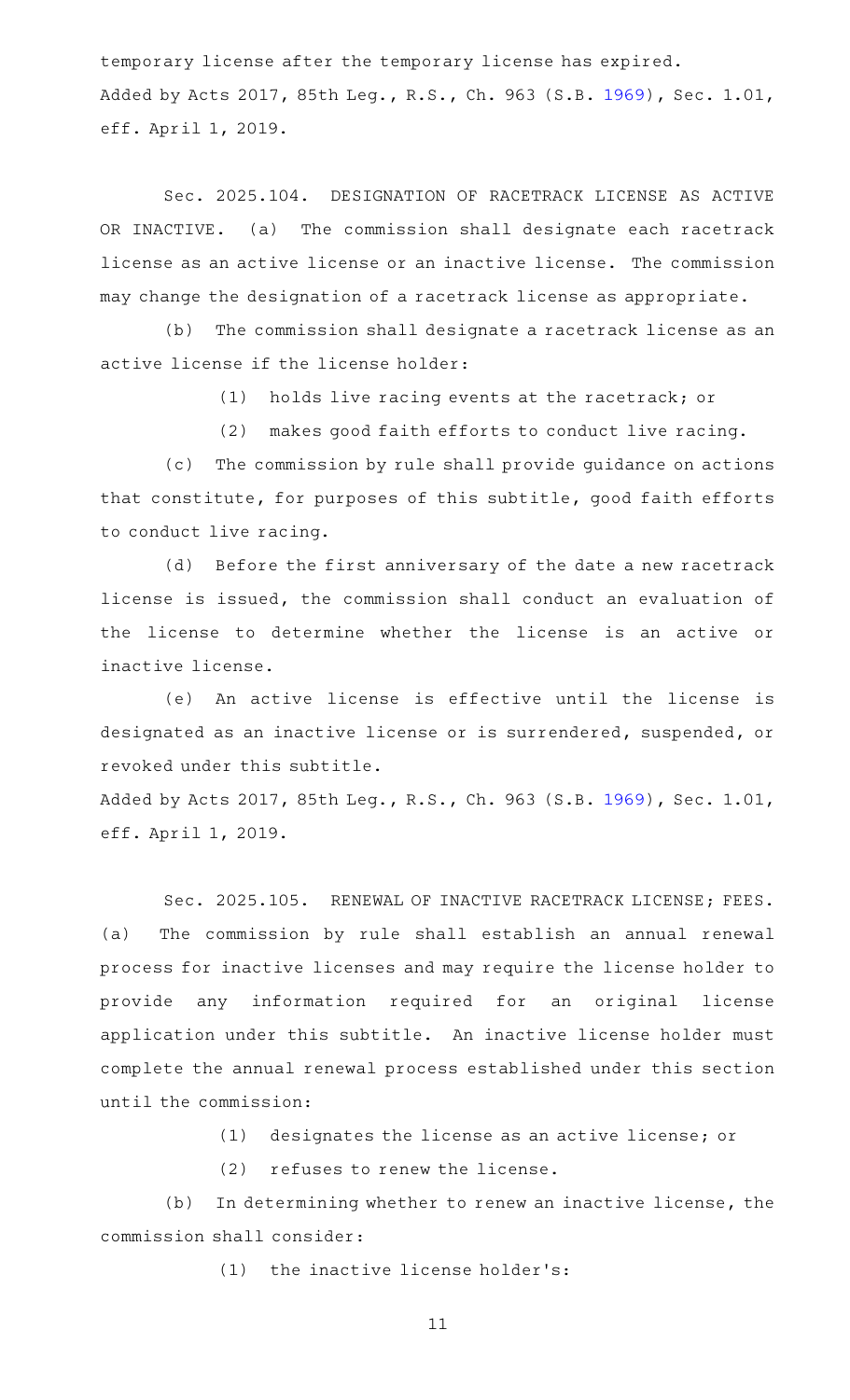$(A)$  financial stability;

 $(B)$  ability to conduct live racing;

(C) ability to construct and maintain a racetrack; and

(D) other good faith efforts to conduct live racing; and

(2) other necessary factors considered in the issuance of the original license.

(c) The commission may refuse to renew an inactive license if, after notice and a hearing, the commission determines that:

(1) renewal of the license is not in the best interests of the racing industry or the public; or

(2) the license holder has failed to make a good faith effort to conduct live racing.

(d) The commission shall consult with members of the racing industry and other key stakeholders in developing the license renewal process under this section.

(e) The commission shall set and collect renewal fees in amounts reasonable and necessary to cover the costs of administering and enforcing this section.

(f) The commission by rule shall establish criteria to make the determinations under Subsection (c). Added by Acts 2017, 85th Leg., R.S., Ch. 963 (S.B. [1969](http://www.legis.state.tx.us/tlodocs/85R/billtext/html/SB01969F.HTM)), Sec. 1.01, eff. April 1, 2019.

Sec. 2025.106. COMMISSION REVIEW OF ACTIVE RACETRACK LICENSE; FEE. (a) The commission shall review the ownership and management of an active license issued under this chapter every five years beginning on the fifth anniversary of the date of issuance of the license.

(b) In performing the review, the commission may require the license holder to provide any information that would be required to be provided in connection with an original license application under this chapter.

(c) The commission shall charge fees for the review in amounts sufficient to implement this section. Added by Acts 2017, 85th Leg., R.S., Ch. 963 (S.B. [1969](http://www.legis.state.tx.us/tlodocs/85R/billtext/html/SB01969F.HTM)), Sec. 1.01,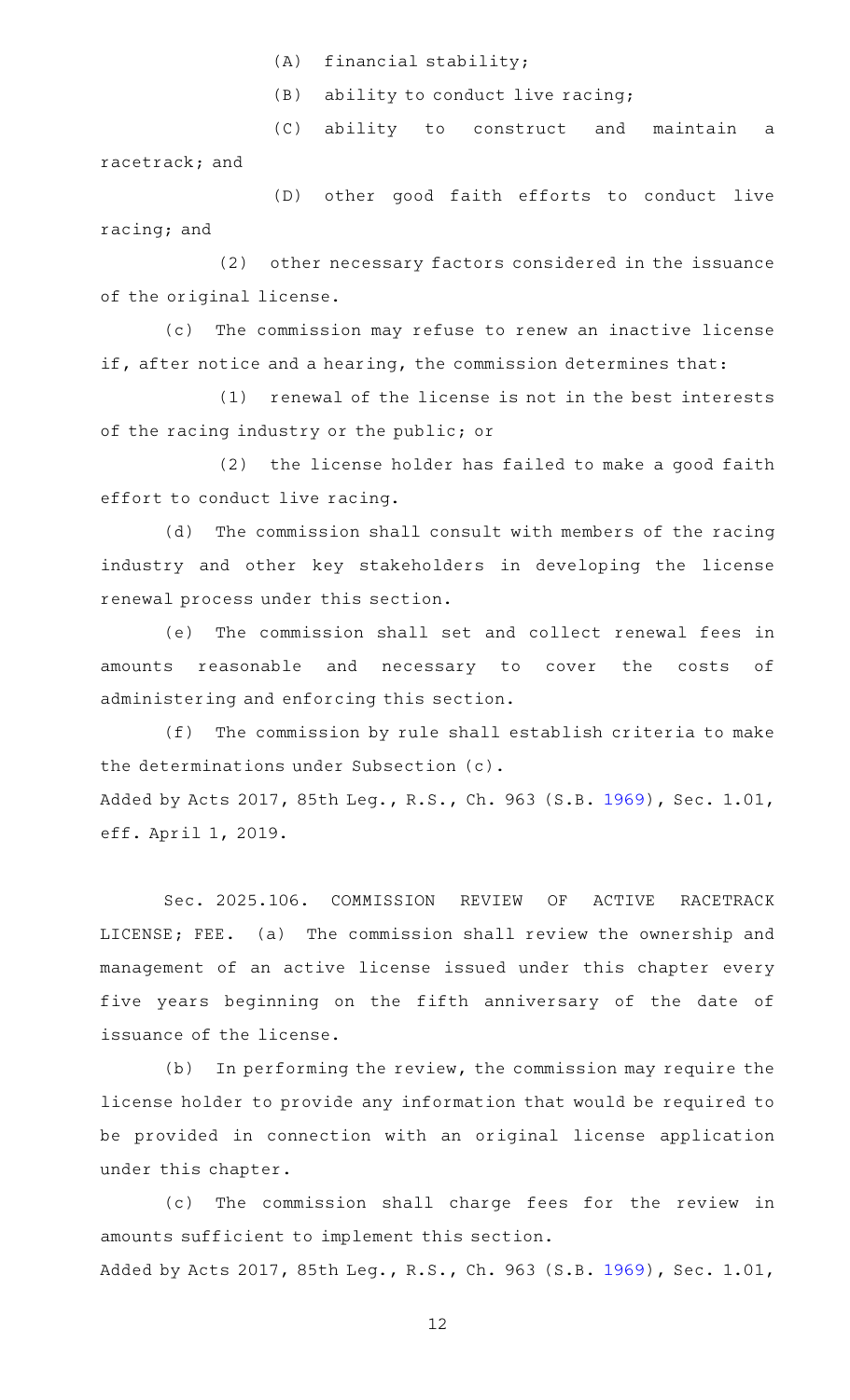Sec. 2025.107. RACETRACK LICENSE NOT TRANSFERABLE; TEMPORARY LICENSE. (a) A racetrack license is not transferable.

(b) If the death of any person causes a violation of the licensing provisions of this subtitle, the commission may issue, in accordance with commission rules, a temporary license for a period not to exceed one year.

Added by Acts 2017, 85th Leg., R.S., Ch. 963 (S.B. [1969](http://www.legis.state.tx.us/tlodocs/85R/billtext/html/SB01969F.HTM)), Sec. 1.01, eff. April 1, 2019.

Sec. 2025.108. RACETRACK LICENSE ANNUAL FEE. The commission may prescribe a reasonable annual fee to be paid by each racetrack license holder. The fee must be in an amount sufficient to provide that the total amount of fees imposed under this section, the license fees prescribed under Section [2025.001\(](http://www.statutes.legis.state.tx.us/GetStatute.aspx?Code=OC&Value=2025.001)c), and the renewal fees prescribed under Section [2025.105\(](http://www.statutes.legis.state.tx.us/GetStatute.aspx?Code=OC&Value=2025.105)e) are sufficient to cover the costs of administering and enforcing this subtitle. Added by Acts 2017, 85th Leg., R.S., Ch. 963 (S.B. [1969](http://www.legis.state.tx.us/tlodocs/85R/billtext/html/SB01969F.HTM)), Sec. 1.01, eff. April 1, 2019.

#### SUBCHAPTER D. GREYHOUND RACETRACK LICENSES

Sec. 2025.151. LIMITATION ON NUMBER OF GREYHOUND RACETRACK LICENSES. The commission may not issue licenses for more than three greyhound racetracks in this state. Added by Acts 2017, 85th Leg., R.S., Ch. 963 (S.B. [1969](http://www.legis.state.tx.us/tlodocs/85R/billtext/html/SB01969F.HTM)), Sec. 1.01, eff. April 1, 2019.

Sec. 2025.152. LOCATION RESTRICTION FOR GREYHOUND RACETRACK. Each greyhound racetrack must be located in a county that:

- $(1)$  has a population of more than 190,000;
- (2) borders the Gulf of Mexico; and

(3) includes all or part of an island that borders the Gulf of Mexico. Added by Acts 2017, 85th Leg., R.S., Ch. 963 (S.B. [1969](http://www.legis.state.tx.us/tlodocs/85R/billtext/html/SB01969F.HTM)), Sec. 1.01,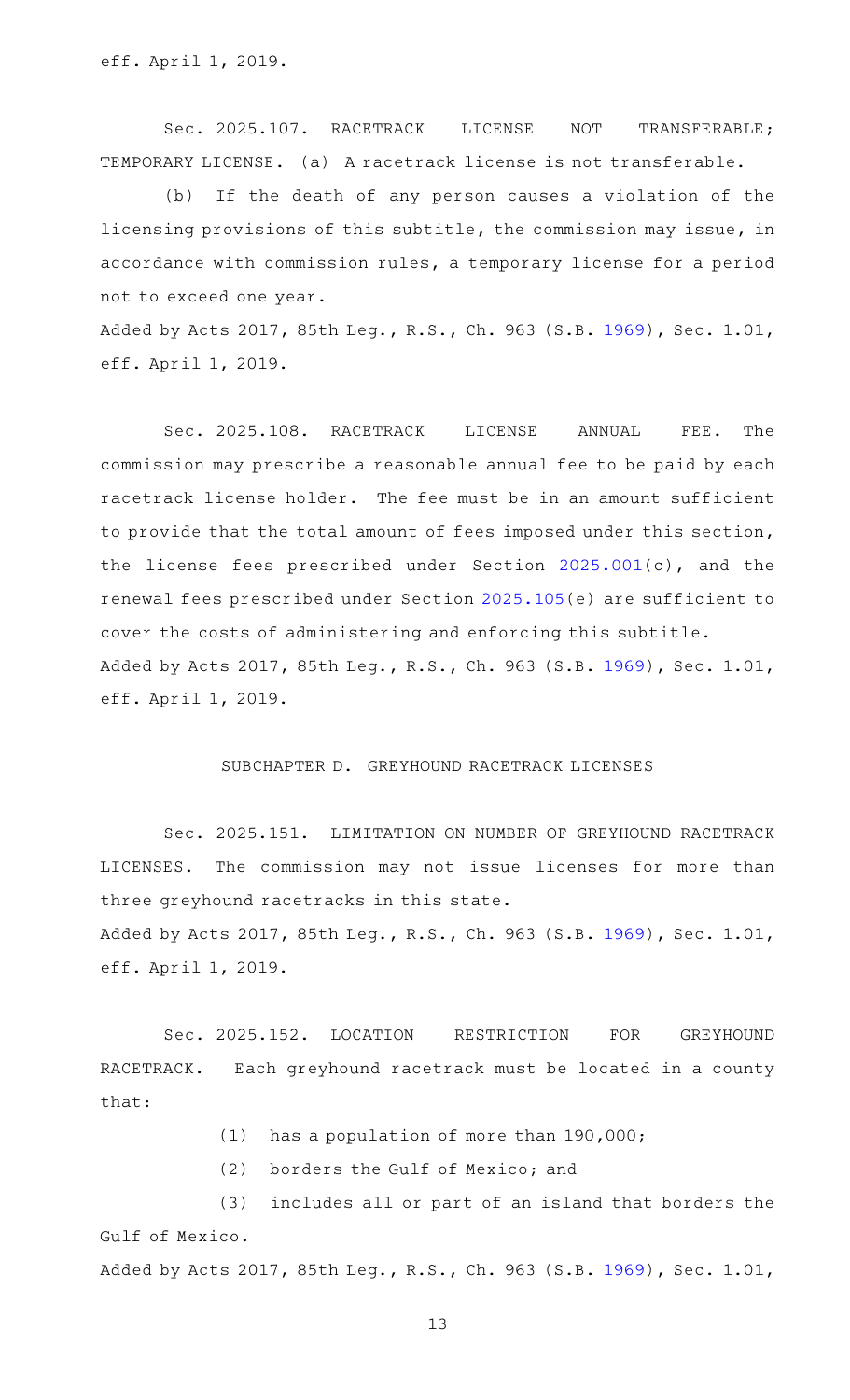## SUBCHAPTER E. DISCIPLINARY ACTION FOR RACETRACK LICENSE HOLDERS

Sec. 2025.201. GROUNDS FOR DENIAL, REVOCATION, OR SUSPENSION OF RACETRACK LICENSE. (a) The commission may refuse to issue a racetrack license or may revoke or suspend a license if, after notice and hearing, the commission finds that the applicant or license holder, as appropriate:

 $(1)$  has been convicted of a violation of this subtitle or a commission rule, or has aided, abetted, or conspired to commit a violation of this subtitle or a commission rule;

(2) has been convicted of a felony or a crime involving moral turpitude, including a conviction for which the punishment received was a suspended sentence, probation, or a nonadjudicated conviction, that is reasonably related to the person 's present fitness to hold a license under this subtitle;

(3) has violated or has caused to be violated this subtitle or a commission rule in a manner that involves moral turpitude, as distinguished from a technical violation of this subtitle or a rule;

 $(4)$  is unqualified, by experience or otherwise, to perform the duties required of a license holder under this subtitle;

(5) failed to answer or falsely or incorrectly answered a question in an application;

(6) fails to disclose the true ownership or interest in a horse or greyhound as required by commission rules;

 $(7)$  is indebted to this state for any fee or for the payment of a penalty imposed by this subtitle or a commission rule;

(8) is not of good moral character or the person's reputation as a peaceable, law-abiding citizen in the community where the person resides is bad;

(9) is not at least the minimum age necessary to purchase alcoholic beverages in this state;

(10) is in the habit of using alcoholic beverages to an excess or uses a controlled substance as defined by Chapter [481](http://www.statutes.legis.state.tx.us/GetStatute.aspx?Code=HS&Value=481),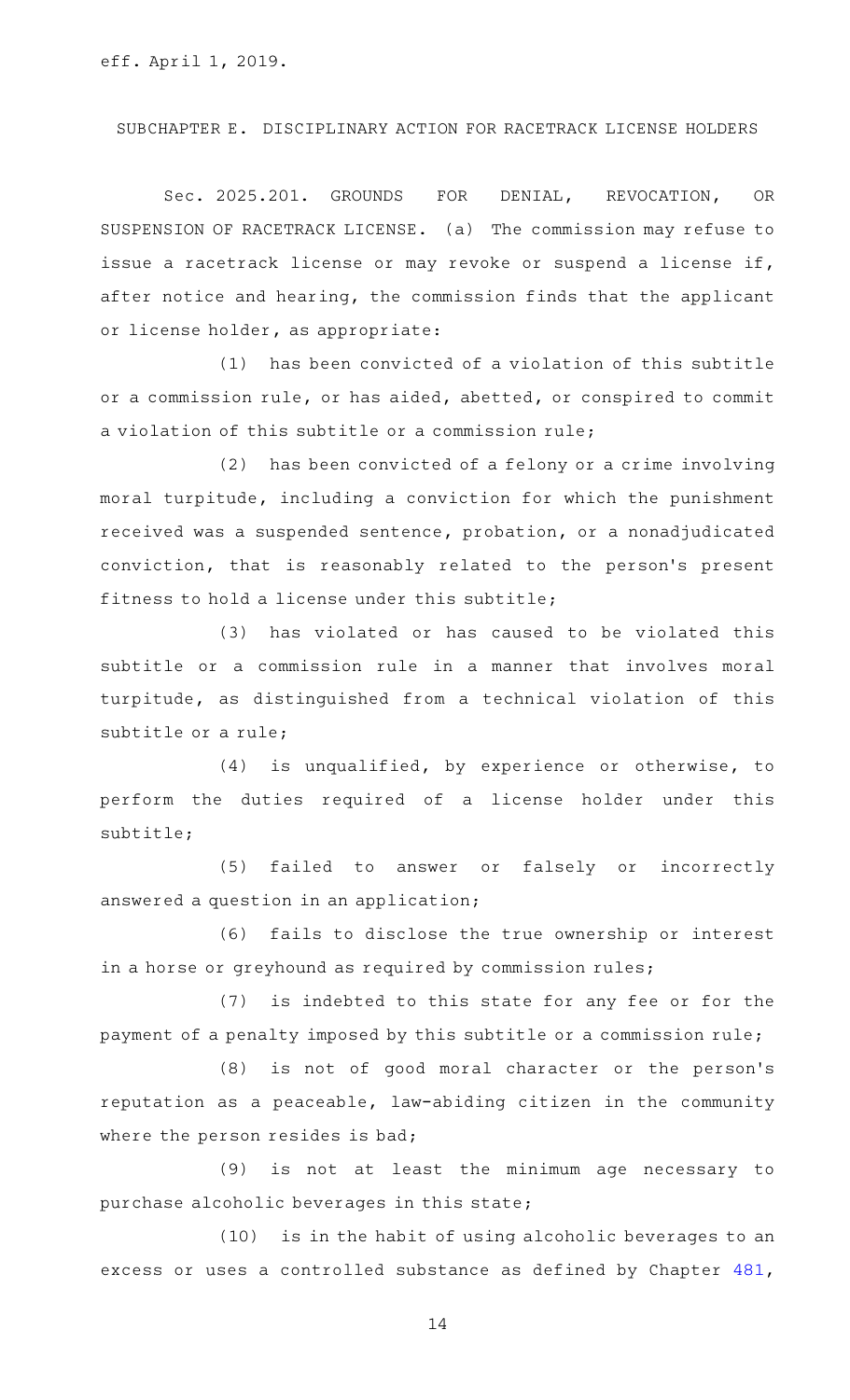Health and Safety Code, or a dangerous drug as defined in Chapter [483,](http://www.statutes.legis.state.tx.us/GetStatute.aspx?Code=HS&Value=483) Health and Safety Code, or is mentally incapacitated;

(11) may be excluded from an enclosure under this subtitle;

(12) has not been a United States citizen residing in this state for the 10 consecutive years preceding the filing of the application;

(13) has improperly used a credential, including a license certificate or identification card, issued under this subtitle;

(14) resides with a person whose license was revoked for cause during the 12 months preceding the date of the present application;

(15) has failed or refused to furnish a true copy of the application to the commission 's district office in the district in which the premises for which the license is sought are located;

(16) is engaged or has engaged in activities or practices the commission determines are detrimental to the best interests of the public and the sport of horse racing or greyhound racing; or

(17) fails to fully disclose the true owners of all interests, beneficial or otherwise, in a proposed racetrack.

(b) Subsection (a) applies to a corporation, partnership, limited partnership, or any other organization or group whose application is composed of more than one person if a shareholder, partner, limited partner, director, or officer is disqualified under Subsection (a).

(c) The commission may refuse to issue a license or may suspend or revoke a license of a license holder under this subchapter who knowingly or intentionally allows access to an enclosure where horse races or greyhound races are conducted to a person:

(1) who has engaged in bookmaking, touting, or illegal wagering;

(2) whose income is from illegal activities or enterprises; or

(3) who has been convicted of a violation of this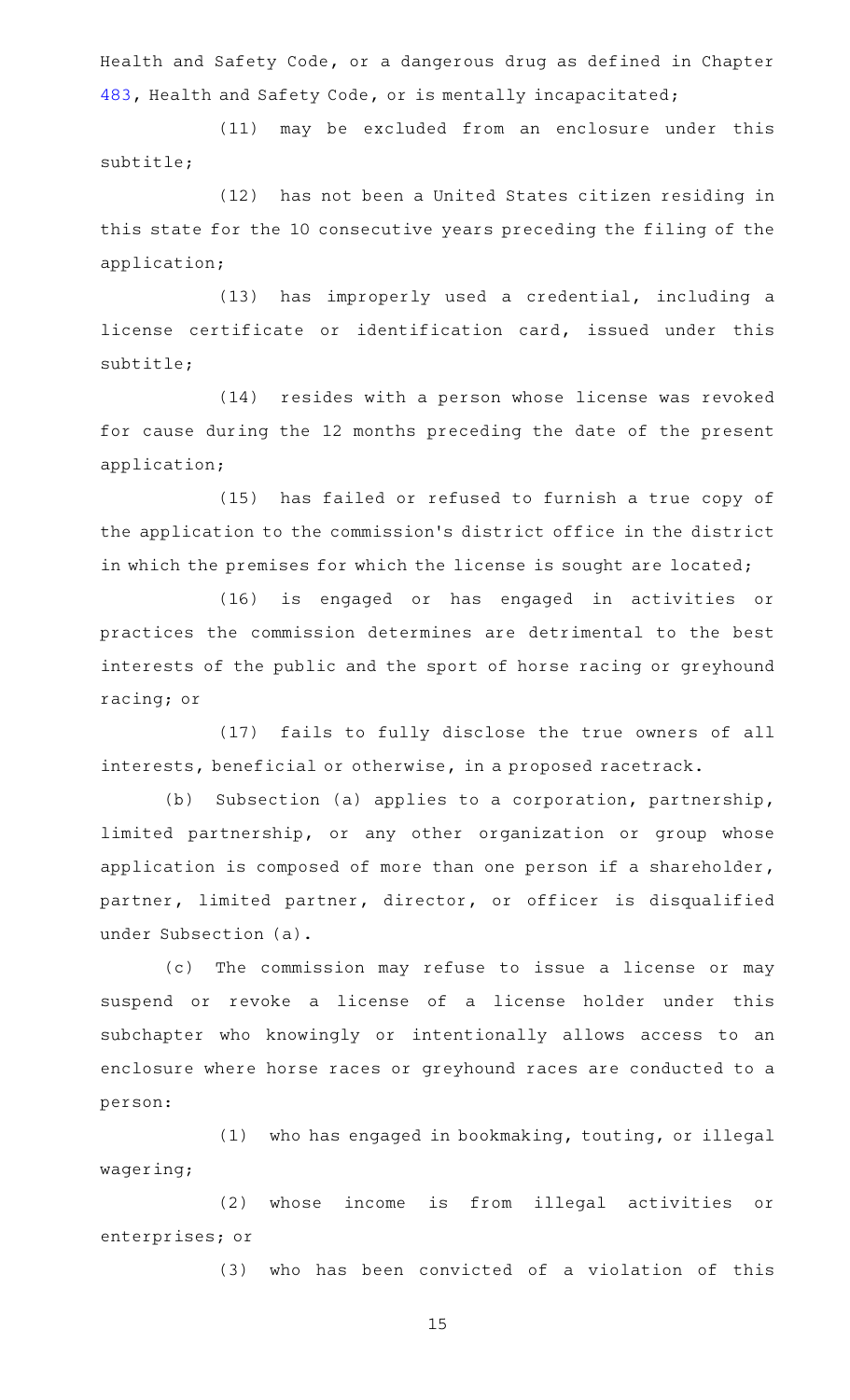subtitle.

Added by Acts 2017, 85th Leg., R.S., Ch. 963 (S.B. [1969](http://www.legis.state.tx.us/tlodocs/85R/billtext/html/SB01969F.HTM)), Sec. 1.01, eff. April 1, 2019.

Sec. 2025.202. DISCIPLINARY ACTION; ADMINISTRATIVE PENALTY. (a) The commission by rule shall establish procedures for disciplinary action against a racetrack license holder.

(b) Notwithstanding the requirements of Section [2033.151](http://www.statutes.legis.state.tx.us/GetStatute.aspx?Code=OC&Value=2033.151), if, after notice and hearing as provided by Section [2033.152,](http://www.statutes.legis.state.tx.us/GetStatute.aspx?Code=OC&Value=2033.152) the commission finds that a racetrack license holder or a person employed by the racetrack has violated this subtitle or a commission rule, or if the commission finds during a review or renewal that the racetrack is ineligible for a license under this chapter, the commission may:

 $(1)$  revoke, suspend, or refuse to renew the racetrack license;

(2) impose an administrative penalty as provided under Section [2033.051](http://www.statutes.legis.state.tx.us/GetStatute.aspx?Code=OC&Value=2033.051); or

(3) take any other action as provided by commission rule.

(c) The commission may not revoke an active license unless the commission reasonably determines that other disciplinary actions are inadequate to remedy the violation. Added by Acts 2017, 85th Leg., R.S., Ch. 963 (S.B. [1969](http://www.legis.state.tx.us/tlodocs/85R/billtext/html/SB01969F.HTM)), Sec. 1.01,

eff. April 1, 2019.

Sec. 2025.203. SUMMARY SUSPENSION. (a) The commission may summarily suspend a racetrack license if the commission determines that a racetrack at which races or pari-mutuel wagering are conducted under the license is being operated in a manner that constitutes an immediate threat to the health, safety, or welfare of the racing participants or the patrons.

(b) After issuing a summary suspension order, the executive director shall serve on the racetrack association an order:

 $(1)$  stating the specific charges; and

(2) requiring the license holder immediately to cease and desist from all conduct permitted by the license.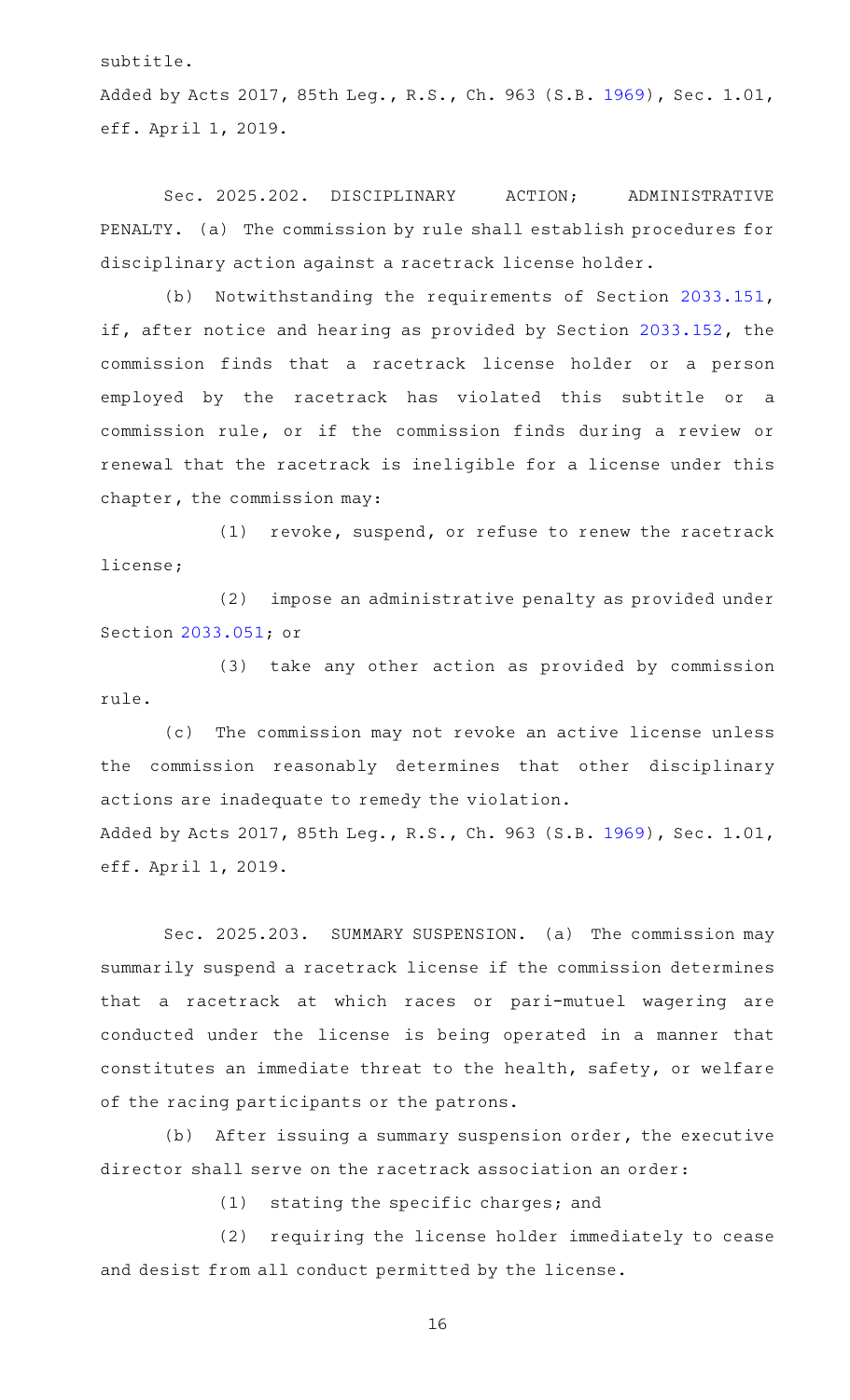(c) The executive director shall serve the order by personal delivery or registered or certified mail, return receipt requested, to the license holder 's last known address. The order must contain a notice that a request for hearing may be filed under this subchapter.

(d) A summary suspension order continues in effect unless the order is stayed by the executive director. The executive director may impose any condition before granting a stay of the order.

Added by Acts 2017, 85th Leg., R.S., Ch. 963 (S.B. [1969](http://www.legis.state.tx.us/tlodocs/85R/billtext/html/SB01969F.HTM)), Sec. 1.01, eff. April 1, 2019.

Sec. 2025.204. SUMMARY SUSPENSION HEARING. (a) A racetrack association that is the subject of a summary suspension order may request a hearing. The request must be filed with the executive director not later than the 10th day after the date the order was received or delivered. The request must:

 $(1)$  be in writing;

 $(2)$  be directed to the executive director; and

(3) state the grounds for the request to set aside or modify the order.

(b) Unless a license holder who is the subject of the order requests a hearing in writing before the 11th day after the date the order is received or delivered, the order is final and nonappealable as to that license holder.

(c) On receiving a request for a hearing, the executive director shall serve notice of the time and place of the hearing by personal delivery or registered or certified mail, return receipt requested. The hearing must be held not later than the 10th day after the date the executive director receives the request for a hearing unless the parties agree to a later hearing date.

(d) At the hearing, the commission has the burden of proof and must present evidence in support of the order. The license holder requesting the hearing may cross-examine witnesses and show cause why the order should not be affirmed.

(e) Section [2003.021](http://www.statutes.legis.state.tx.us/GetStatute.aspx?Code=GV&Value=2003.021)(b), Government Code, does not apply to a hearing conducted under this section.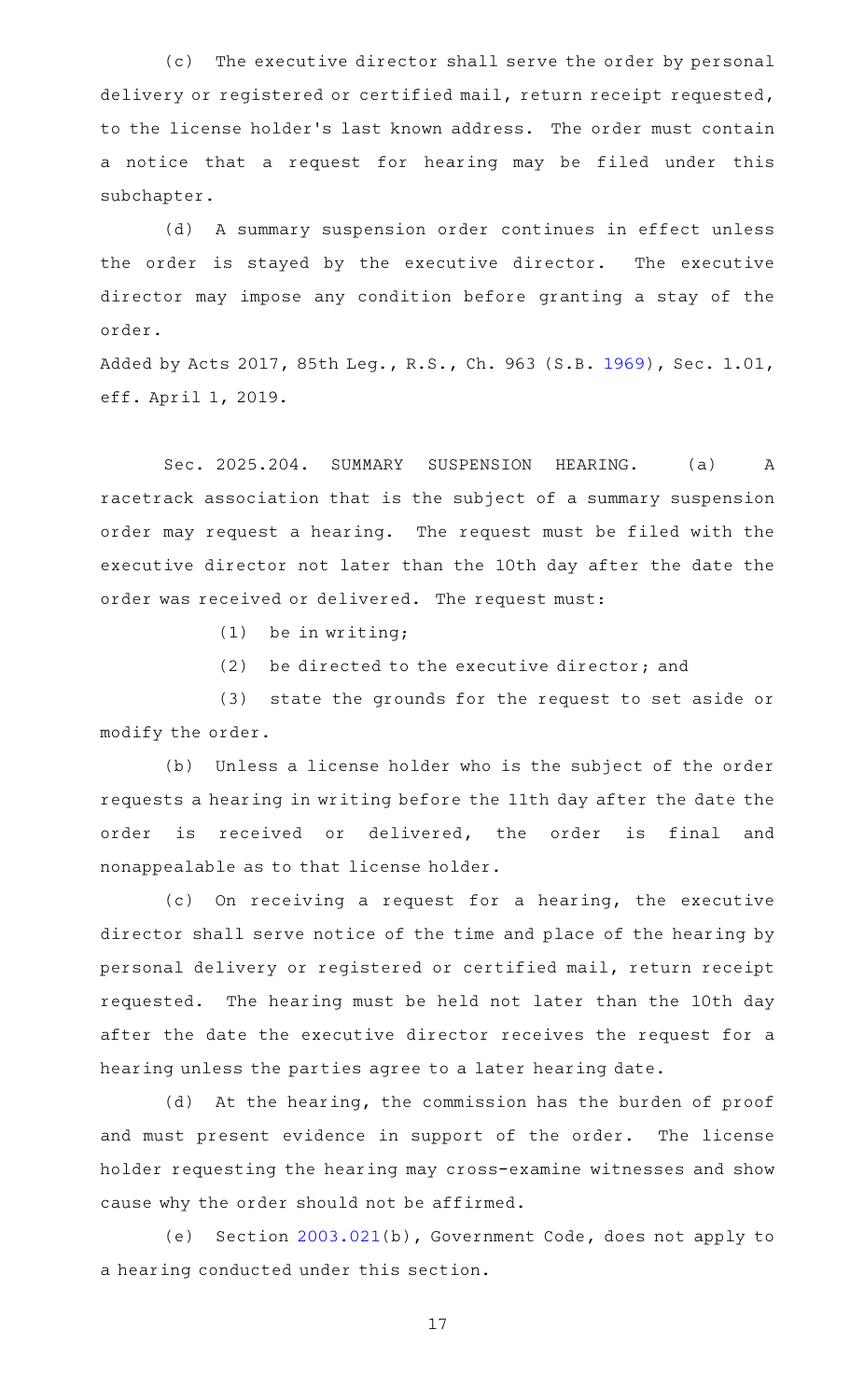Added by Acts 2017, 85th Leg., R.S., Ch. 963 (S.B. [1969](http://www.legis.state.tx.us/tlodocs/85R/billtext/html/SB01969F.HTM)), Sec. 1.01, eff. April 1, 2019.

Sec. 2025.205. SUMMARY SUSPENSION FINAL ORDER. After the hearing on the suspension of a racetrack license, the executive director shall affirm, modify, or set aside, wholly or partly, the summary suspension order. An order affirming or modifying the summary suspension order is final for purposes of enforcement and appeal.

Added by Acts 2017, 85th Leg., R.S., Ch. 963 (S.B. [1969](http://www.legis.state.tx.us/tlodocs/85R/billtext/html/SB01969F.HTM)), Sec. 1.01, eff. April 1, 2019.

# SUBCHAPTER F. OCCUPATIONAL LICENSES

Sec. 2025.251. OCCUPATIONAL LICENSE REQUIRED. (a) Except as provided by this section, a person, other than as a spectator or as a person placing a wager, may not participate in racing with pari-mutuel wagering without first obtaining a license from the commission. A person may not engage in any occupation for which commission rules require a license under this subtitle without first obtaining a license from the commission.

(b) The commission by rule shall categorize the occupations of racetrack employees and determine the occupations that afford the employee an opportunity to influence racing with pari-mutuel wagering. The rules must require an employee to be licensed under this subtitle if the employee:

(1) works in an occupation determined by the commission to afford the employee an opportunity to influence racing with pari-mutuel wagering; or

(2) will likely have significant access to the backside of a racetrack or to restricted areas of the frontside of a racetrack.

Added by Acts 2017, 85th Leg., R.S., Ch. 963 (S.B. [1969](http://www.legis.state.tx.us/tlodocs/85R/billtext/html/SB01969F.HTM)), Sec. 1.01, eff. April 1, 2019.

Sec. 2025.252. LICENSE CATEGORIES. The commission shall adopt categories of licenses for the various occupations licensed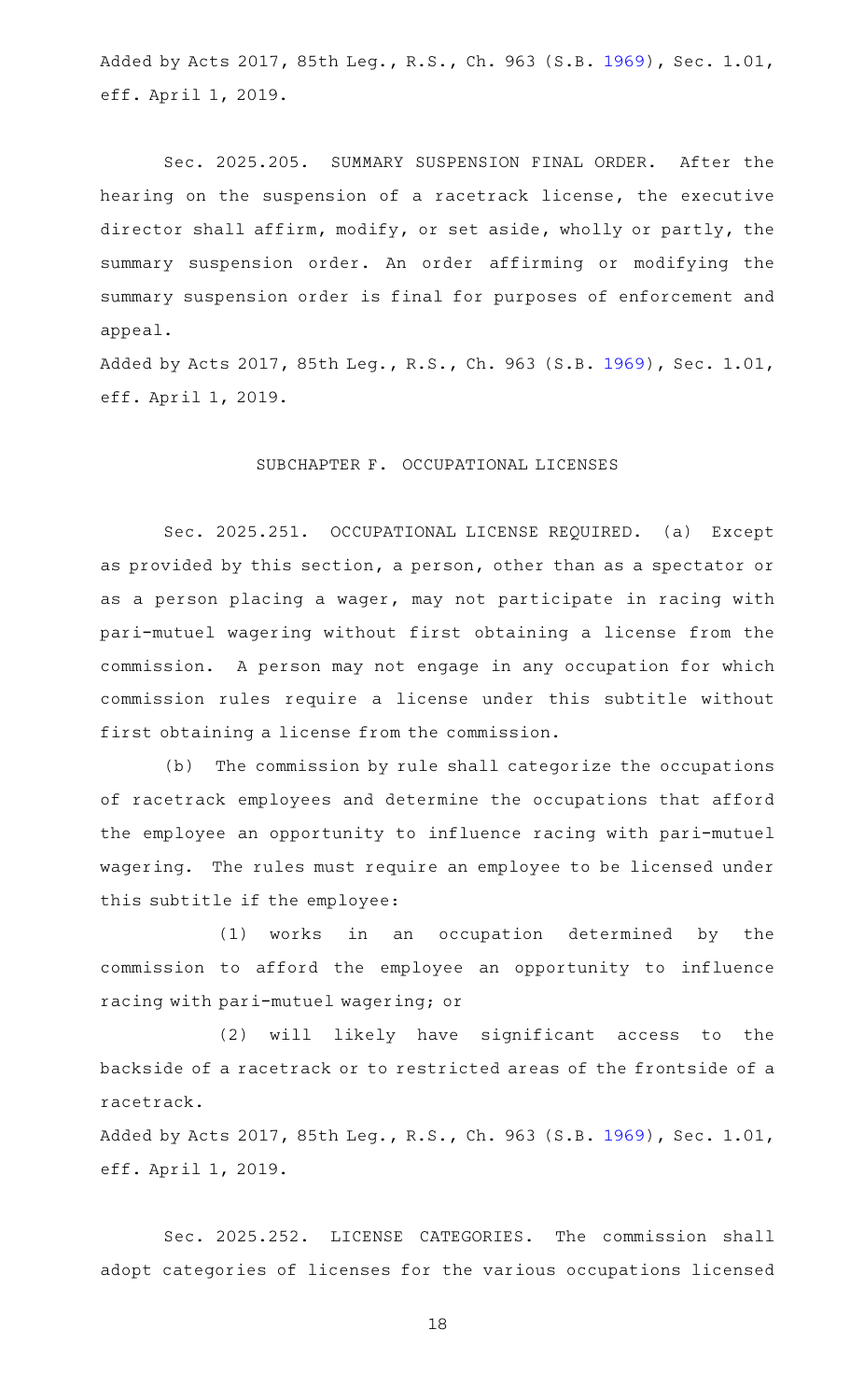under this subchapter and shall specify by rule the qualifications and experience required for licensing in each category that requires specific qualifications or experience. Added by Acts 2017, 85th Leg., R.S., Ch. 963 (S.B. [1969](http://www.legis.state.tx.us/tlodocs/85R/billtext/html/SB01969F.HTM)), Sec. 1.01, eff. April 1, 2019.

Sec. 2025.253. EXAMINATION NOTIFICATION. (a) If an examination is required for the issuance of a license under this subchapter, the commission shall notify each examinee of the results of the examination not later than the 30th day after the date the licensing examination is administered under this subtitle.

(b) If requested in writing by a person who fails a licensing examination administered under this subtitle, the commission shall furnish the person with an analysis of the person 's performance on the examination. Added by Acts 2017, 85th Leg., R.S., Ch. 963 (S.B. [1969](http://www.legis.state.tx.us/tlodocs/85R/billtext/html/SB01969F.HTM)), Sec. 1.01, eff. April 1, 2019.

Sec. 2025.254. ISSUANCE OF LICENSE. The commission shall issue a license to a qualified person on application and payment of the license fee.

Added by Acts 2017, 85th Leg., R.S., Ch. 963 (S.B. [1969](http://www.legis.state.tx.us/tlodocs/85R/billtext/html/SB01969F.HTM)), Sec. 1.01, eff. April 1, 2019.

Sec. 2025.255. ISSUANCE OF IDENTIFICATION CARD. The commission shall issue a license certificate under this subchapter in the form of an identification card with a photograph and other information as prescribed by the commission. Added by Acts 2017, 85th Leg., R.S., Ch. 963 (S.B. [1969](http://www.legis.state.tx.us/tlodocs/85R/billtext/html/SB01969F.HTM)), Sec. 1.01, eff. April 1, 2019.

Sec. 2025.256. LICENSE FEES. (a) The commission by rule shall adopt a fee schedule for licenses issued under this subchapter.

(b) The commission shall base the license fee amounts on the relative or comparative incomes or property interests of the various categories of license holders, with the lower income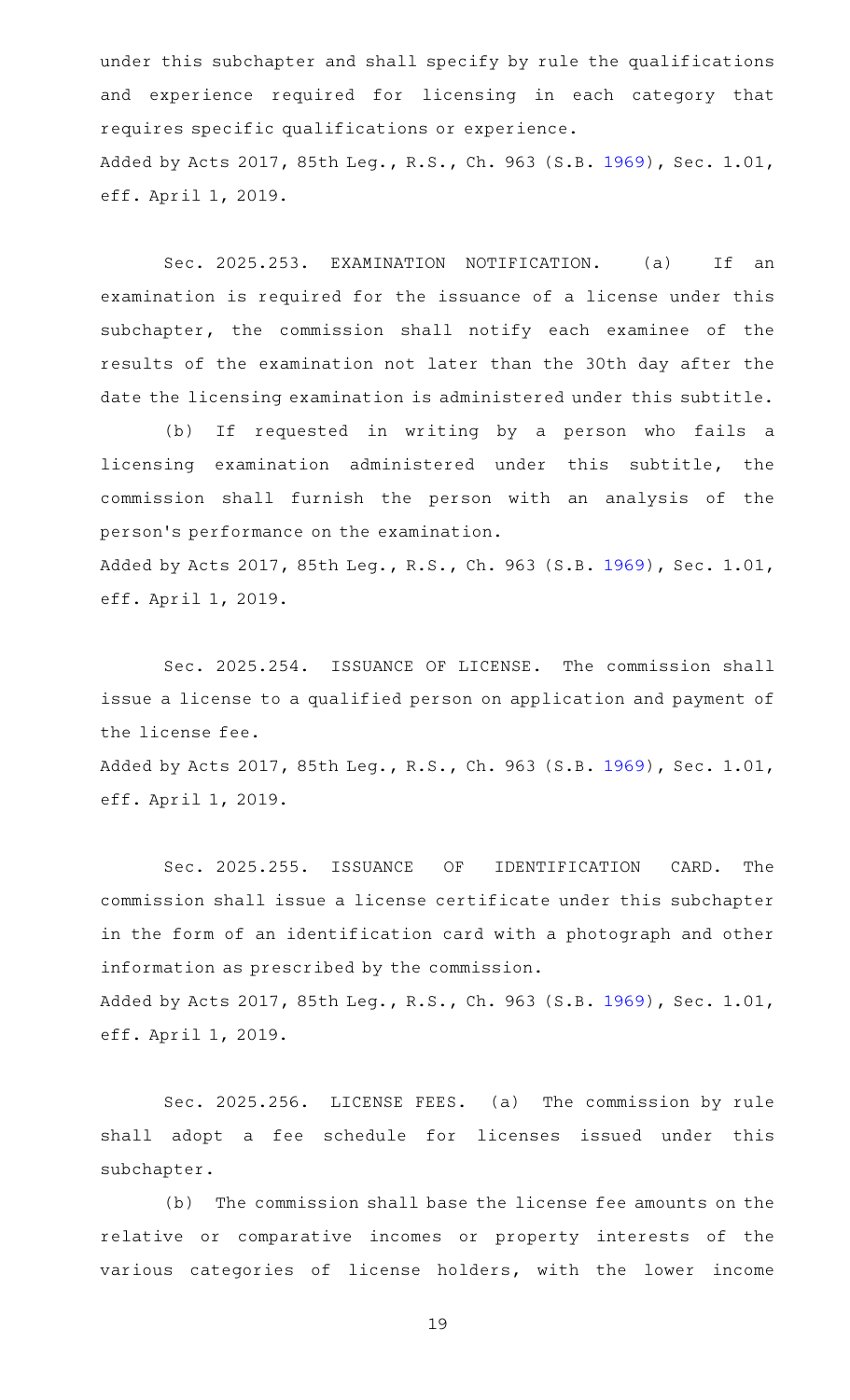categories charged nearer the minimum fee and the higher income categories charged nearer the maximum fee.

(c) In setting the fee schedule under Subsection (a), the commission shall include the cost of criminal history record information obtained under Section [2023.058](http://www.statutes.legis.state.tx.us/GetStatute.aspx?Code=OC&Value=2023.058). The commission may determine the best method for recovering this cost and complying with this section, including collecting the costs over an extended period.

Added by Acts 2017, 85th Leg., R.S., Ch. 963 (S.B. [1969](http://www.legis.state.tx.us/tlodocs/85R/billtext/html/SB01969F.HTM)), Sec. 1.01, eff. April 1, 2019.

Sec. 2025.257. TERM OF LICENSE; RENEWAL. (a) A license issued under this subchapter is valid for a period set by the commission not to exceed 36 months following the date of issuance. The license is renewable on the:

 $(1)$  completion of an application;

(2) receipt of satisfactory results of a criminal history record information check; and

(3) payment of the fee in accordance with commission rules.

(b) The commission by rule may adopt a system under which licenses expire on various dates during the year. For the year in which the license expiration date is changed, license fees shall be prorated on a monthly basis so that each license holder pays only that portion of the license fee that is allocable to the number of months during which the license is valid. On renewal of the license on the new expiration date, the total license renewal fee is payable.

Added by Acts 2017, 85th Leg., R.S., Ch. 963 (S.B. [1969](http://www.legis.state.tx.us/tlodocs/85R/billtext/html/SB01969F.HTM)), Sec. 1.01, eff. April 1, 2019.

Sec. 2025.258. CRIMINAL HISTORY RECORD INFORMATION. (a) The commission shall obtain criminal history record information on each applicant renewing an occupational license under this subchapter.

(b) The commission shall ensure that criminal history record information is obtained on each license holder at least once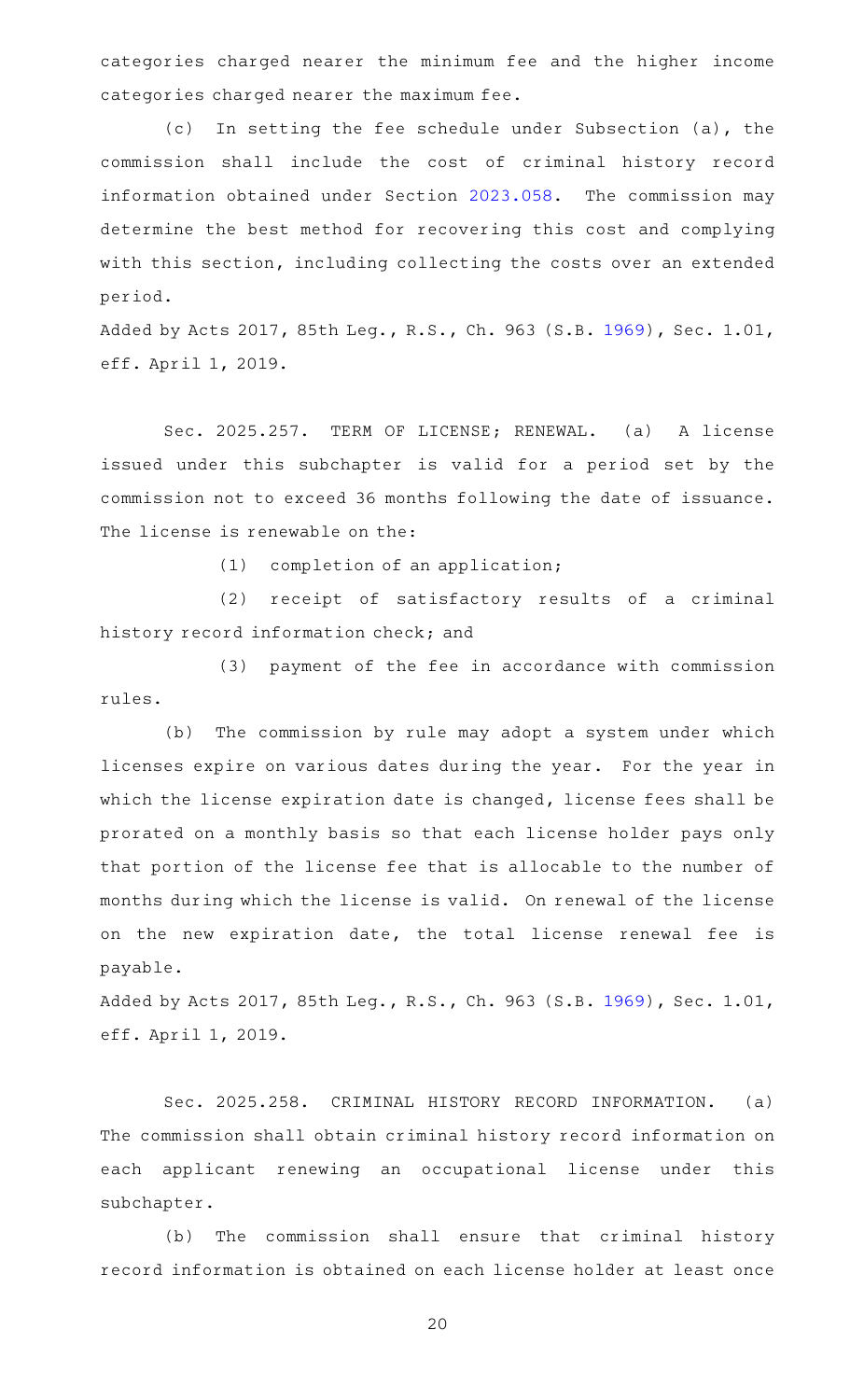every 36 months. Added by Acts 2017, 85th Leg., R.S., Ch. 963 (S.B. [1969](http://www.legis.state.tx.us/tlodocs/85R/billtext/html/SB01969F.HTM)), Sec. 1.01, eff. April 1, 2019.

Sec. 2025.259. LICENSE VALID THROUGHOUT STATE. A license issued under this subchapter is valid, as determined by the commission, at all race meetings conducted in this state. Added by Acts 2017, 85th Leg., R.S., Ch. 963 (S.B. [1969](http://www.legis.state.tx.us/tlodocs/85R/billtext/html/SB01969F.HTM)), Sec. 1.01, eff. April 1, 2019.

Sec. 2025.260. TEMPORARY LICENSES. (a) Pending investigation of an applicant 's qualifications to receive an original or renewal license, the commission may issue a temporary license to an applicant under this subchapter whose application appears to comply with the requirements of law and who has paid the necessary fee.

(b) The temporary license is valid for a period not to exceed 120 days following the date of issuance. Added by Acts 2017, 85th Leg., R.S., Ch. 963 (S.B. [1969](http://www.legis.state.tx.us/tlodocs/85R/billtext/html/SB01969F.HTM)), Sec. 1.01, eff. April 1, 2019.

Sec. 2025.261. RECIPROCAL LICENSES; OUT-OF-STATE APPLICANTS. (a) The commission may waive any prerequisite to obtaining a license for an applicant, including any requirement to submit a set of fingerprints, after reviewing the applicant 's credentials and determining that the applicant holds a license from another state that has license requirements substantially equivalent to the requirements of this state.

(b) The commission may waive any prerequisite to obtaining a license, including any requirement to submit a set of fingerprints, for an applicant who holds a license from another state with which this state has a reciprocity agreement. The commission may enter into agreements with other states to allow for licensing by reciprocity.

Added by Acts 2017, 85th Leg., R.S., Ch. 963 (S.B. [1969](http://www.legis.state.tx.us/tlodocs/85R/billtext/html/SB01969F.HTM)), Sec. 1.01, eff. April 1, 2019.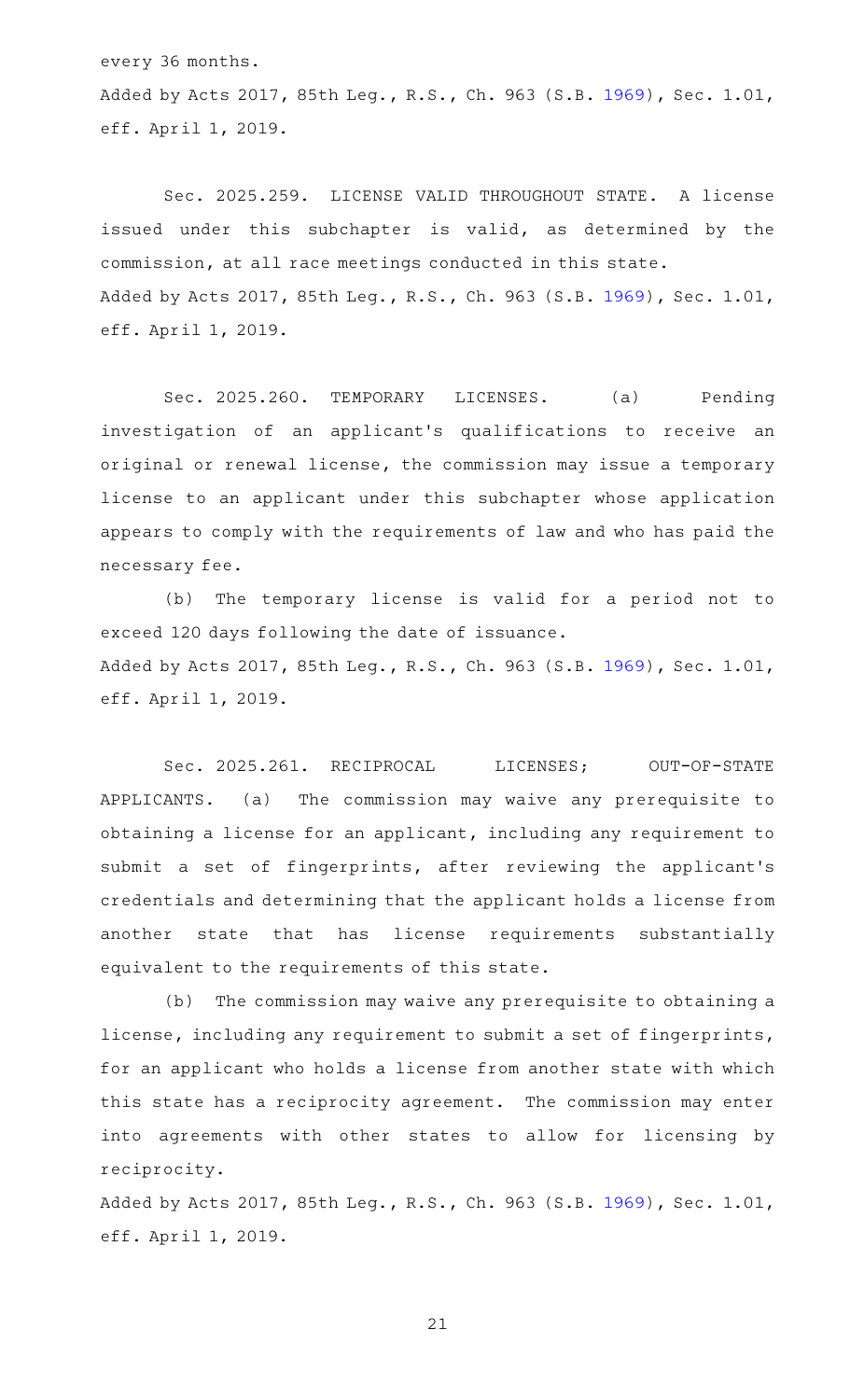Sec. 2025.262. GROUNDS FOR DENIAL, REVOCATION, AND SUSPENSION OF OCCUPATIONAL LICENSE. The commission may refuse to issue any original or renewal license under this subchapter or may revoke or suspend the license if, after notice and hearing, the commission finds that the applicant or license holder, as appropriate:

(1) has been convicted of a violation of this subtitle or a commission rule or has aided, abetted, or conspired to commit a violation of this subtitle or a commission rule;

(2) has been convicted of a felony or a crime involving moral turpitude that is reasonably related to the person 's present fitness to hold a license under this subtitle;

(3) has violated or has caused to be violated this subtitle or a commission rule in a manner that involves moral turpitude, as distinguished from a technical violation of this subtitle or a rule;

 $(4)$  is unqualified, by experience or otherwise, to perform the duties required of a license holder under this subtitle;

(5) failed to answer or has falsely or incorrectly answered a question in an original or renewal application;

(6) fails to disclose the true ownership or interest in a horse or greyhound as required by commission rules;

(7) is indebted to this state for any fee or for the payment of a penalty imposed by this subtitle or a commission rule;

(8) is not of good moral character or the person's reputation as a peaceable, law-abiding citizen in the community where the person resides is bad;

(9) is in the habit of using alcoholic beverages to an excess or uses a controlled substance as defined in Chapter [481](http://www.statutes.legis.state.tx.us/GetStatute.aspx?Code=HS&Value=481), Health and Safety Code, or a dangerous drug as defined in Chapter [483,](http://www.statutes.legis.state.tx.us/GetStatute.aspx?Code=HS&Value=483) Health and Safety Code, or is mentally incapacitated;

(10) may be excluded from an enclosure under this subtitle;

(11) has improperly used a temporary pass, license certificate, credential, or identification card issued under this subtitle;